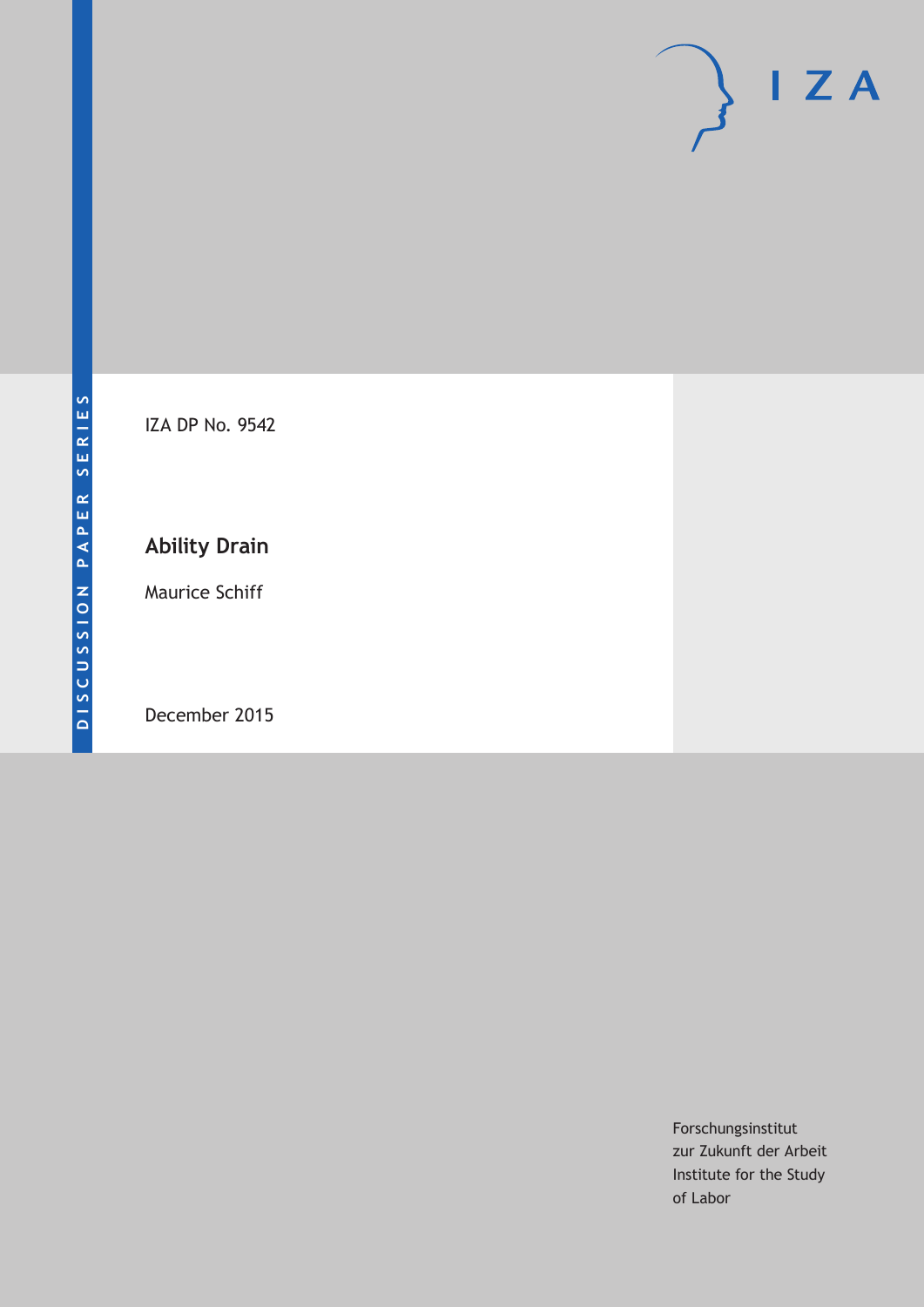# **Ability Drain**

# **Maurice Schiff**

*IZA Research Fellow* 

Discussion Paper No. 9542 December 2015

IZA

P.O. Box 7240 53072 Bonn Germany

Phone: +49-228-3894-0 Fax: +49-228-3894-180 E-mail: iza@iza.org

Any opinions expressed here are those of the author(s) and not those of IZA. Research published in this series may include views on policy, but the institute itself takes no institutional policy positions. The IZA research network is committed to the IZA Guiding Principles of Research Integrity.

The Institute for the Study of Labor (IZA) in Bonn is a local and virtual international research center and a place of communication between science, politics and business. IZA is an independent nonprofit organization supported by Deutsche Post Foundation. The center is associated with the University of Bonn and offers a stimulating research environment through its international network, workshops and conferences, data service, project support, research visits and doctoral program. IZA engages in (i) original and internationally competitive research in all fields of labor economics, (ii) development of policy concepts, and (iii) dissemination of research results and concepts to the interested public.

IZA Discussion Papers often represent preliminary work and are circulated to encourage discussion. Citation of such a paper should account for its provisional character. A revised version may be available directly from the author.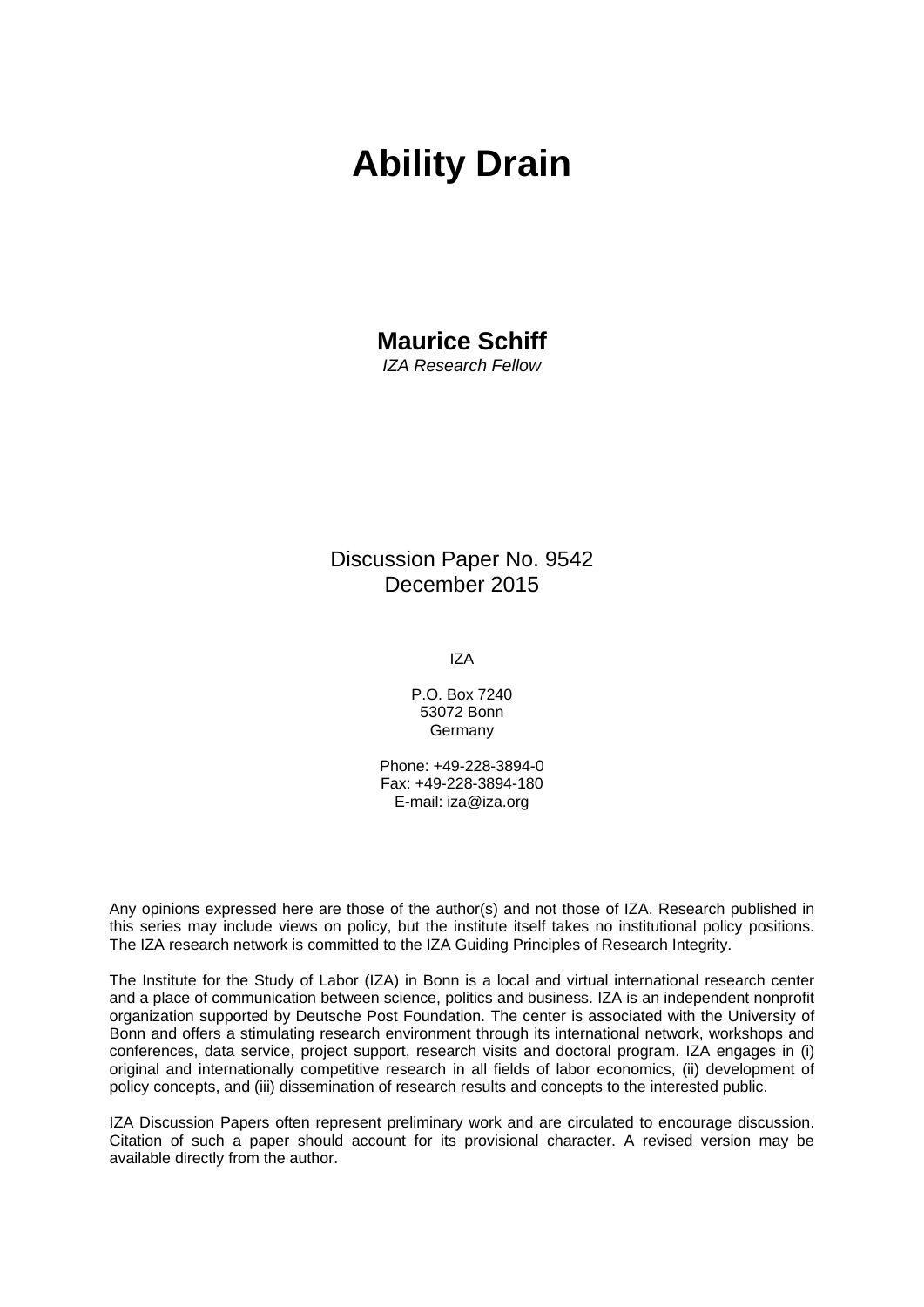IZA Discussion Paper No. 9542 December 2015

### **ABSTRACT**

## **Ability Drain\***

Is ability drain (*AD*) economically significant? That immigrants or their children founded over 40% of the Fortune 500 US companies suggests it is. Moreover, brain drain (*BD*) induces a brain gain (*BG*). This cannot occur with ability. Nonetheless, while *BD* has been studied extensively, *AD* drain has not. I examine migration's impact on ability (*a*), education (*h*), and productive human capital or 'skill' (*s*) – which includes both *a* and *h* – for source country residents and migrants, under the points system (*PS*), 'vetting' system (*VS*), which accounts for *s* (e.g., US H1-B visa), and 'new' points system (*NS*), which combines *PS* and *VS* (e.g., Canada, 2015+). I find that i) Migration reduces (raises) source country residents' (migrants') average ability and has an ambiguous (positive) impact on their average education and skill, with a net skill drain more likely than a net *BD*; ii) *AD* is greater than *BD*; iii) the effects increase with ability's inequality or variance *V(a)*; iv) the policies in turn raise *V(a)*, *V(h)* and *V(s)*, with *V(a) > V(h)*; v) effects in i) - iv) are larger under *VS* than *PS*; vi) residents' (migrants') consumption is lower (higher) under either policy than under a closed economy; vii) consumption falls with ability's inequality; viii) contrary to the situation with education and skill, consumption inequality is lower under *VS* than *PS*; viii) ability, education and skill (consumption) under *NS* are identical (is larger than) the combined values under *PS* and *VS*. Orders of magnitude, empirical research plans, and policy implications are provided.

JEL Classification: F22, J24, J61, O15

Keywords: migration, points system, vetting system, ability drain, brain drain, brain gain

Corresponding author:

 $\overline{\phantom{a}}$ 

Maurice Schiff E-mail: schiffmauricewilly@gmail.com

<sup>\*</sup> Thanks are due to François Bourguignon for his useful comments.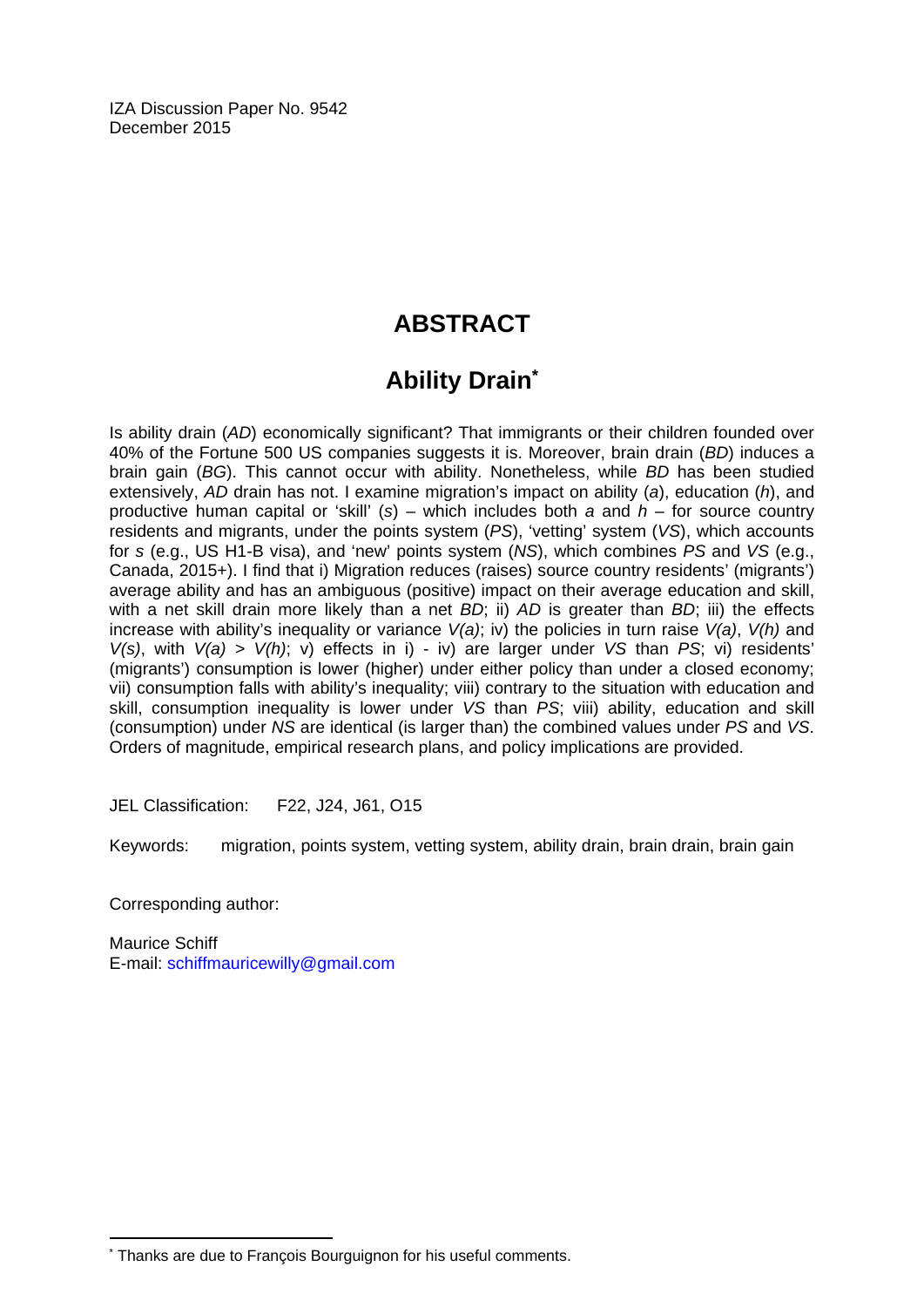#### **1. Introduction**

 

A large number of theoretical and empirical studies have examined the international migration of educated labor or brain drain, its determinants, its impact on human capital in migrants' source and host countries, growth (Mountford 1997; Beine et al. 2001, 2008) and institutions (Docquier et al., 2011), as well as brain gain (e.g., Mountford 1997; Vidal 1998; Beine et al. 2004, 2008; Schiff 2006; Docquier et al. 2011) and brain waste (e.g., Ozden 2006, Mattoo et al. 2008). Surveys of brain drain issues include Commander et al. (2004) and Docquier and Rapoport (2012).

Migrants possess additional characteristics that may affect their migration and education decisions and impact, an important one of which is their innate ability. The latter includes the ability to learn, communicate, cooperate, take risks, adapt, motivate people, work in groups, as well as attributes such as ambition, creativity, intelligence, responsibility, leadership, work ethic, consideration of others' viewpoints, and more. Given that returns to ability are typically higher in developed countries, average ability is likely to be greater among migrants than among source country residents, i.e., migrants are likely to be positively selected for ability (Schiff 2006).

Given the difficulty in measuring ability, its economic significance has not been ascertained to date, though the fact that over 40 percent of the US Fortune 500 companies were founded either by immigrants or their children (Partnership for a New American Economy,  $2011$ )<sup>1</sup> suggests that the "ability drain" may be important. One reason an ability drain may have a greater impact than a brain drain is that the latter induces a brain gain while an ability drain does not, Thus, while a brain drain may or may not deplete the average human capital stock (i.e., the net brain drain sign is ambiguous), an ability drain unambiguously does. In fact, this paper finds the ability drain to be greater than the brain drain under both the points and the vetting systems,<sup>23</sup> with a greater difference between them under the vetting than under

<sup>&</sup>lt;sup>1</sup> Companies include Kraft, Procter & Gamble, ATT, Dupont, Goldman Sachs, eBay, Google, Yahoo, and many more.

 $2$  The points system – e.g., Canada's pre-2015 immigration policy – accounts for prospective migrants' education (and other attributes, such as age), while the vetting system – e.g., the US H1-B visa program (when properly run; see Section 8) – also accounts for their ability. New points systems – e.g., in Australia, New Zealand and Canada – are combinations of the old points systems and the vetting system.

<sup>&</sup>lt;sup>3</sup> This paper deals with permanent economic migration, i.e., it does not examine issues related to refugees, asylum seekers, or return migration.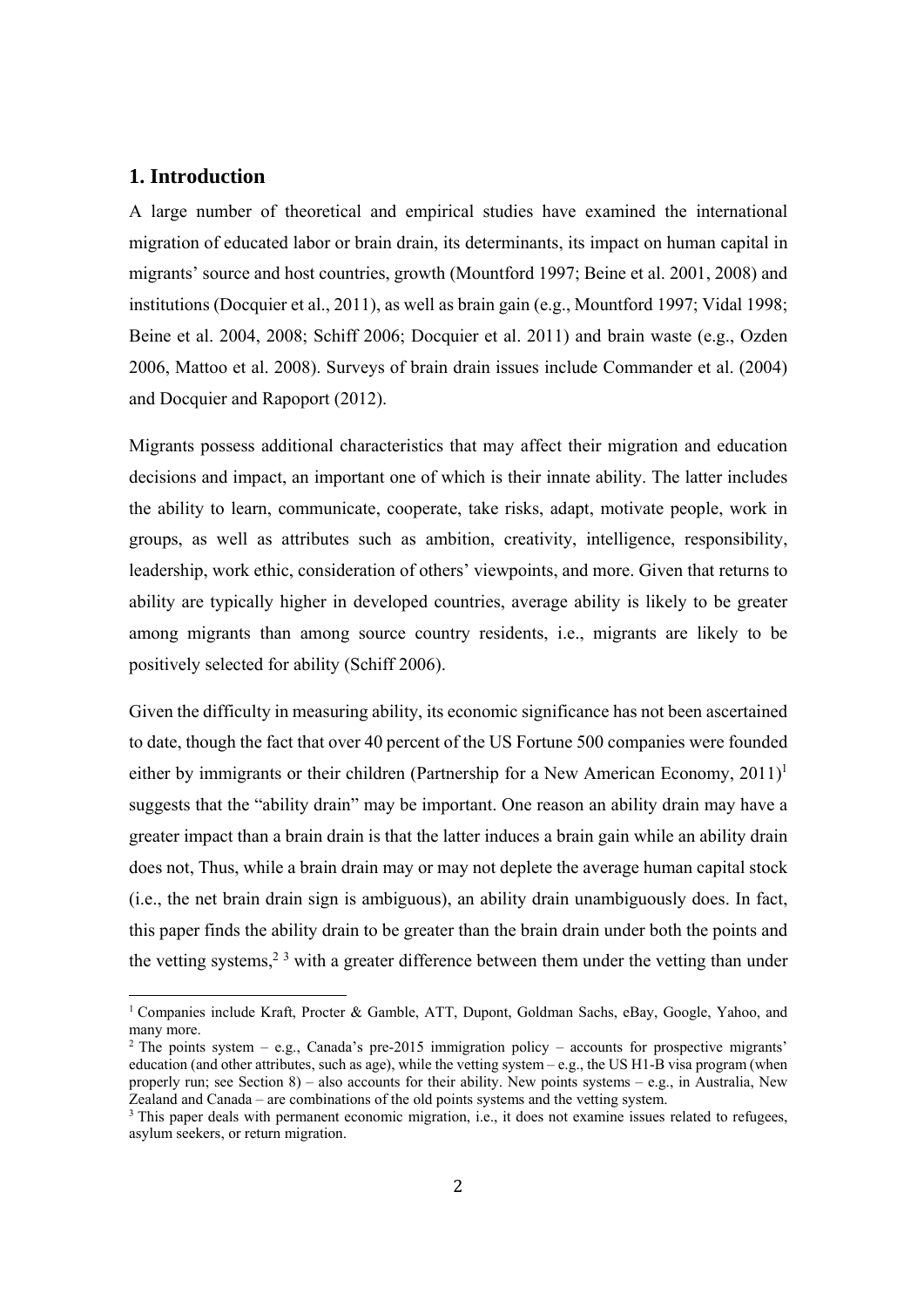the points system. Table 1 (2) in Section 3 (4) shows the points (vetting) system' impact on education, ability and 'skill' (i.e., their sum).

Despite the fact that ability drain and its impact may be important, I have only found three studies that use a direct measure of ability to examine its relationship with migration. Miguel and Hamory (2009) find a higher rural-urban migration rate in Kenya for individuals scoring higher on a primary school test. Kleven et al. (2010) show that football players in Europe respond to the host country's tax rate, with a greater migration response for the more successful players. And Akgüç et al. (2015) look at one component of ability listed above, namely that related to risk, and find that it is substantially greater for Chinese rural-urban migrants (and family members) than for non-migrants, that substantial changes in the environment does not affect their attitude towards risk, and that these are correlated across generations. The fact that more able individuals are more likely to migrate is incorporated in the model in Section 2.

A few additional studies that do not use a direct measure of ability but infer some aspect of its relationship with migration are Özden (2006), Mattoo et al. (2008), and Piracha et al. (2015). The first two studies examine the success of highly educated migrants in the US in terms of the degree to which there is an education-occupation match or mismatch (with migrants overeducated for the job they hold). They find, among others, that the migration distance has a positive impact on their degree of success. Given that the cost of the migration project rises with the distance between the US and migrants' home country, the expected return on that project must increase with distance to make migration worthwhile, i.e., migrants' ability must increase with distance.

Piracha et al. (2012) similarly look at migrants' education-occupation mismatch but they also include the mismatch that prevailed in the migrant's country of origin. They find a strong relationship between worker-job mismatch in migrants' country of origin and in Australia, concluding that the information associated with the mismatch in the country of origin constitutes an "ability signal" for potential employers in Australia.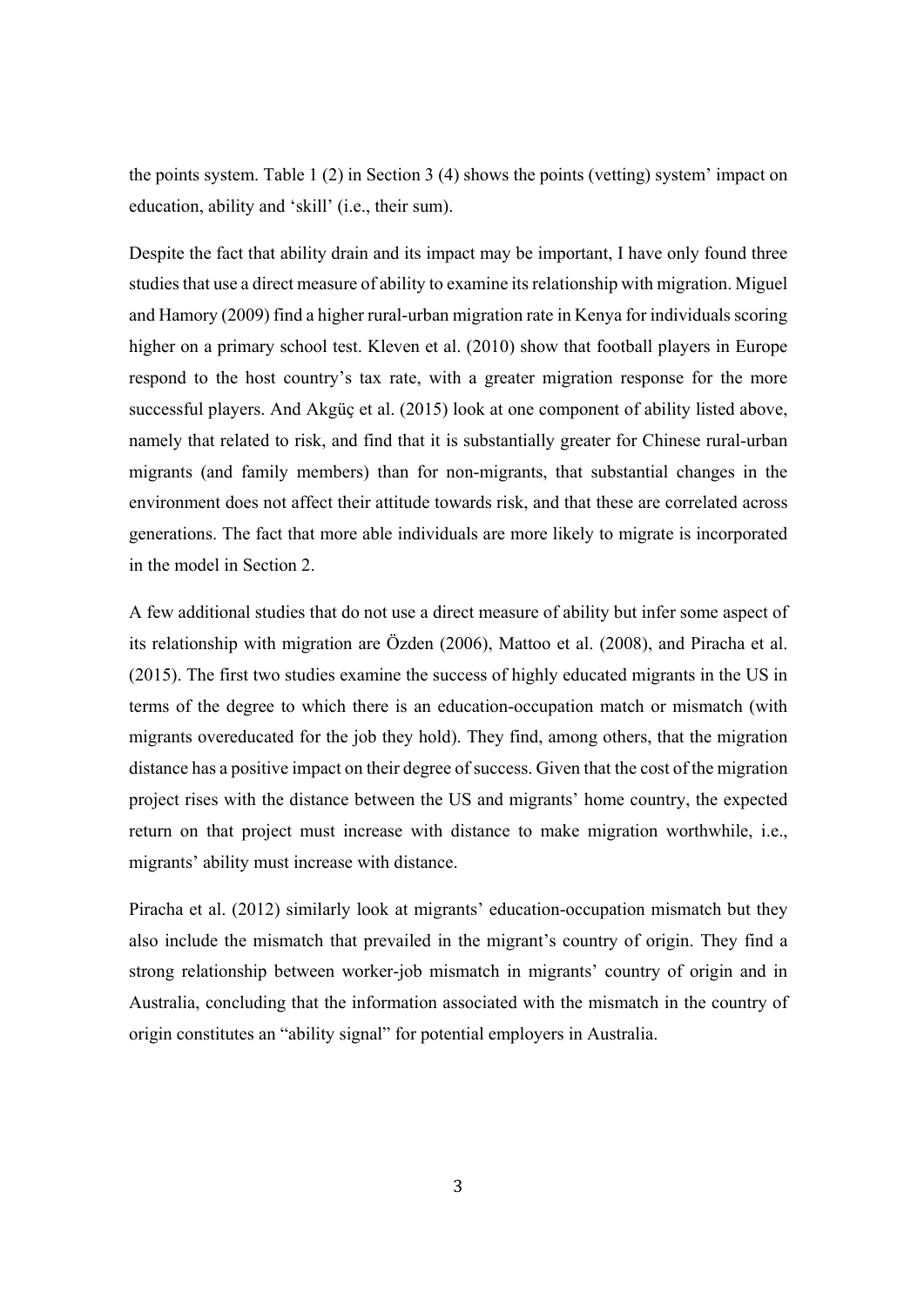Given the potential importance of the relationship between migration and ability, the paucity of studies on this issue is unfortunate. Moreover, none of these studies examined the ability drain and its impact. This study constitutes a small step in filling this gap.

The paper is organized as follows. Section 2 presents the model and the closed economy case. Sections 3 and 4 examine the points and vetting systems, respectively, and compare them to each other and to the closed economy and non-selective case. Section 5 solves for average consumption (or utility) and examines the impact of the ability drain under the two policies. Section 6 examines the new points systems. Section 7 presents some quantitative assessment of the contribution of the ability drain to the average income gap between migrants and home country residents (i.e., non-migrants) and discusses planned empirical research. Section 8 presents some policy implications and Section 9 concludes.

#### 2. Model

Assume a source and a destination or host country, where productivity of source country individual *i* depends on productive human capital or 'skill'  $s_i$ .<sup>4</sup> Skill is assumed to be a function of innate ability,  $a_i \in (0, a_M]$ , and education,  $h_i \in (0, h_M]$ , with average values S, A, and H, respectively, and variance  $V(s_i)$ ,  $V(a_i)$  and  $V(h_i)$ . Without loss of generality,  $h_i$  units are chosen such that  $h_M = 1$ , i.e.,  $h_i \in (0, 1]$ .

Denote the country of origin (destination) by "0" ("d"), source country natives' income by  $y_{0i}$  ( $y_{di}$ ) for residents (migrants), and the migration probability by  $p_i \in [0, 1]$ . Skill, income in both countries and expected income  $y_i$  are:

$$
s_i = a_i + h_i, \ y_{0i} = \alpha_0 s_i, \ y_{di} = \alpha_d s_i, \alpha_0 \in (0, \alpha_d),
$$
  

$$
y_i = (1 - p_i)y_{0i} + p_i y_{di} = y_{0i} + p_i(y_{di} - y_{0i}) = [\alpha_0 + (\alpha_d - \alpha_0)p_i]s_i.
$$
 (1)

Individuals are risk-neutral, i.e., utility,  $u_i$ , is a linear function of (expected) consumption,  $c_i$  (though the analysis holds for other functions, as shown further down). Assume for simplicity that  $u_i = c_i$ . The cost of education  $h_i$  is  $h_i^2/2$ .

<sup>&</sup>lt;sup>4</sup> Note that the term "skill" used in migration studies typically refers to education and excludes ability.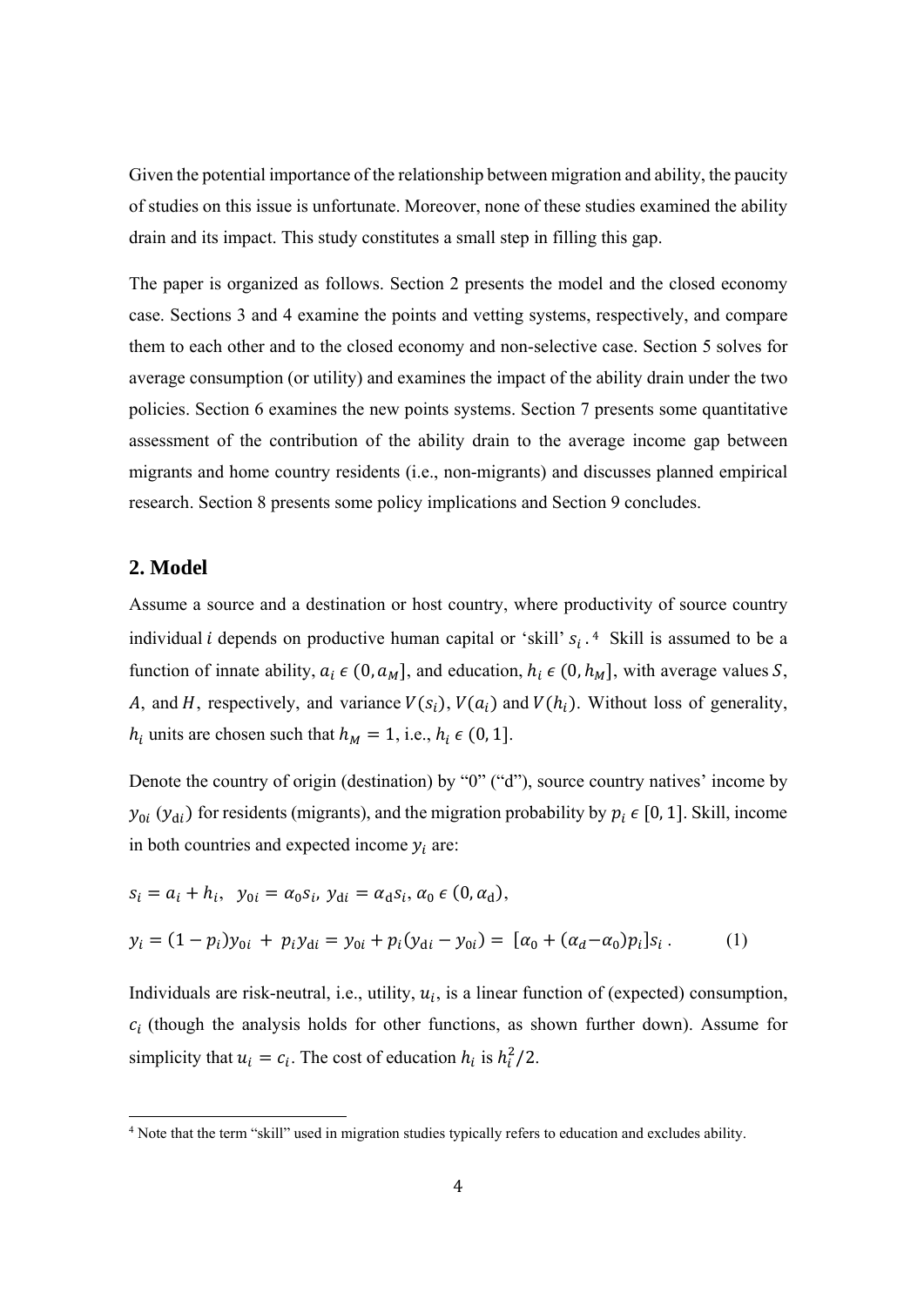Thus, consumption  $c_i$ , which is non-negative, is given by:

$$
u_i = c_i = y_i - \frac{h_i^2}{2} = [\alpha_0 + (\alpha_d - \alpha_0)p_i]s_i - \frac{h_i^2}{2} \ge 0.
$$
 (2)

Individuals maximize expected utility by selecting  $h_i$  under uncertainty about the realization of  $p_i$  at the start of the period, after which a share  $p_i$  migrates and earns  $y_{di} = \alpha_d s_i$  and a share  $1 - p_i$  does not and earns  $y_{0i} = \alpha_0 s_i$ .

Equation (1) assumes that incomes  $y_{0i}$  and  $y_{di}$  are linear in  $h_i$ , i.e., the marginal product of education is constant. Equation (2), on the other hand, assumes a quadratic education cost, i.e., the marginal cost of education is increasing in  $h_i$ . Thus, investment in education exhibits diminishing returns, which is consistent with empirical findings.

Individuals select an education level  $h_i$  that maximizes  $c_i$ , taking the host country's immigration policy and their innate ability,  $a_i$ , as given. For comparison purposes, assume the number of migrants, M, or migration rate  $P = M$  (as population size equals 1) is identical under the two policies examined, i.e.,  $P_p = P_v = P$ , where  $P = \int_0^{a_M} p_i f(a_i) da_i$ ,  $p(v)$  denotes the points (vetting) system), and  $f(a_i)$  is  $a_i$ 's pdf. Pre-migration or gross average ability  $A^G = \int_0^{a_M} a_i f(a_i) da_i$  is the source country's average ability before migration and the ability drain take place. The immigration probability rises with an individual's education under the points system, and with both education and ability  $-$  or skill – under the vetting system.<sup>5</sup>

Importantly, note that the analysis provided in this paper is relevant not only for  $u_i = c_i$ (with  $c_i$  given in (2)) but also for any function  $v_i$  that is monotonically increasing in  $c_i$ , since the value of  $h_i$  that maximizes  $c_i$  also maximizes  $v_i$ . In other words, the results hold for any  $v_i = v(c_i)$ ,  $\frac{\partial v_i}{\partial c_i} > 0$ ,  $\forall c_i \ge 0$ . For instance,  $v_i = \gamma c_i^{\psi}$ ;  $\gamma, \psi > 0$ ,  $\psi \ge 1$ . A utility

<sup>&</sup>lt;sup>5</sup> Thus, average education and skill levels are higher for migrants than for residents, i.e., migrants are positively selected for both. As Docquier and Marfouk (2006) show for education, the share of the highly educated in South-North migrants is three times that among source countries' residents, and larger for poor, landlocked and island countries (e.g., the ratio for Sub-Saharan Africa is 15, and is larger for the Caribbean).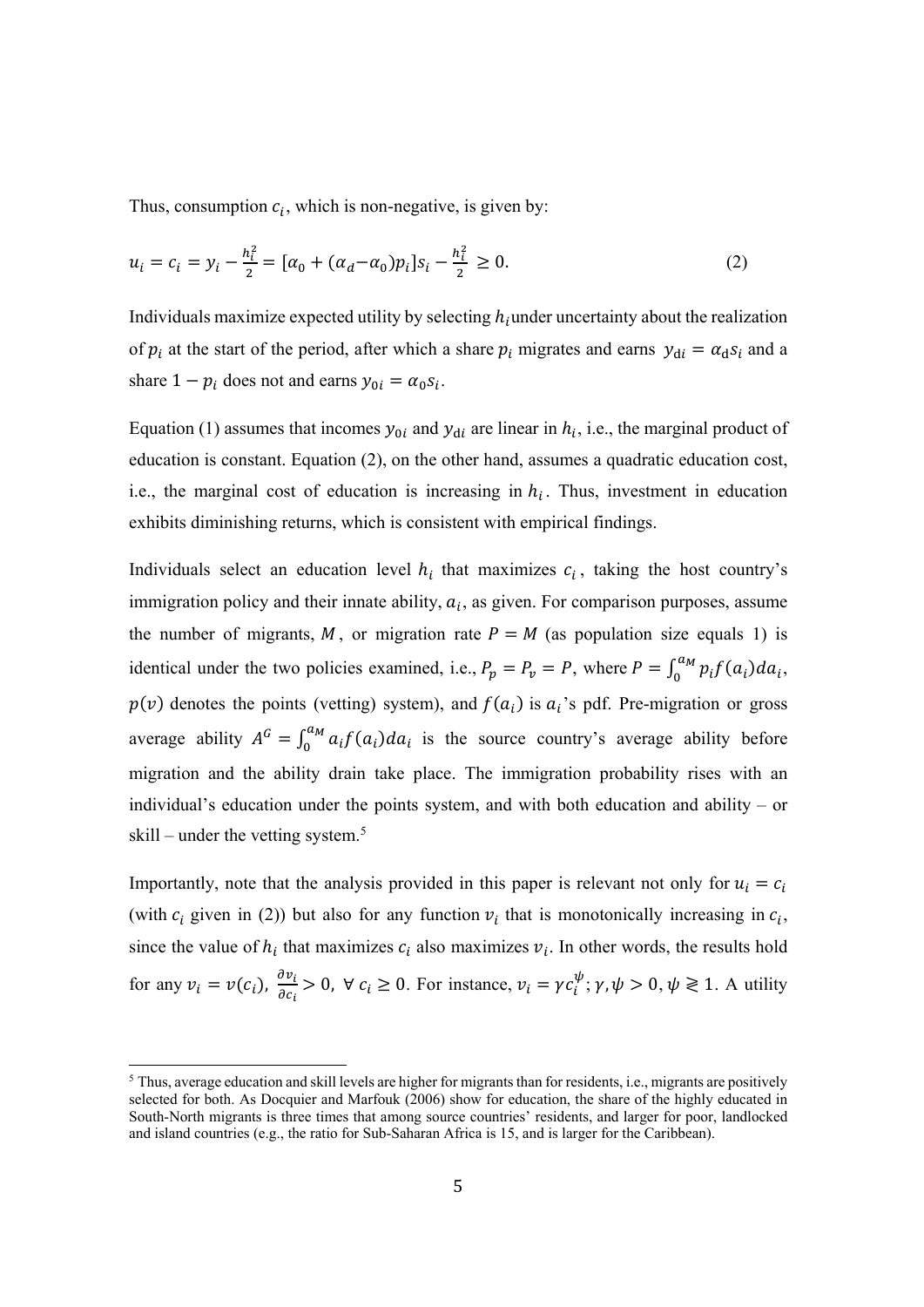function could be represented by any function  $v_i$  where  $\frac{\partial^2 v_i}{\partial c_i^2} < 0$ , e.g.,  $v_i = \log(c_i)$  or  $v_i =$  $\gamma c_i^{\psi}, \psi < 1.$ 

#### 2.1. Closed Economy

Before turning to the points and vetting systems, results are provided for the 'closed economy' immigration policy. In that case, the migration probability  $p_i = 0$ . Denoting the variables in this case with subscript "0", equation (2) becomes:

$$
c_{i0} = y_{i0} - \frac{h_{i0}^2}{2} = \alpha_0 s_{i0} - \frac{h_{i0}^2}{2} = \alpha_0 (a_i + h_{i0}) - \frac{h_{i0}^2}{2} \ge 0.
$$
 (2a)

Maximizing  $c_{i0}$  with respect to  $h_{i0}$ , the values for  $h_{i0}$ , its average  $H_0$ , average ability  $A_0$ , skill  $s_{i0}$ , average skill  $S_0$  and its variance  $V(s_{i0})$ , consumption  $c_{i0}$  and its average  $C_0$ , are:

$$
h_{i0} = H_0 = \alpha_0, A_0 = A^G, s_{i0} = a_i + \alpha_0, V(s_{i0}) = V(a_i), S_0 = A^G + \alpha_0,
$$
  

$$
c_{i0} = \alpha_0 \left(\frac{\alpha_0}{2} + a_i\right), C_0 = \alpha_0 \left(\frac{\alpha_0}{2} + A^G\right).
$$
 (2b)

#### **3. Points System**

Under the points system (e.g., Canada's pre-2015 policy), applicants receive points for education but not for ability. The immigration probability  $p_{ip}$  is  $\pi h_{ip}$ , to which a constant,  $\pi A^G$ , is added to ensure the average immigration probability or average migration rate is identical under the points and vetting systems, i.e.,  $P_p = P_v = P$ , which is assumed for comparison purposes. Note also that  $P_{v} = P_{p} = P$  implies  $H_{v}^{G} = H_{p}^{G} = H^{G}$ , as can be seen by comparing equation (4) below with equation (11) in Section 4 (with  $H^G$  defined after equation (4) below), and also implies that  $S_p^G = S_p^G = S^G$ .

The immigration probability is:

$$
p_{ip} = \pi (A^G + h_{ip}), \pi > 0.
$$
 (3)

From  $(1)$ , consumption in this case is: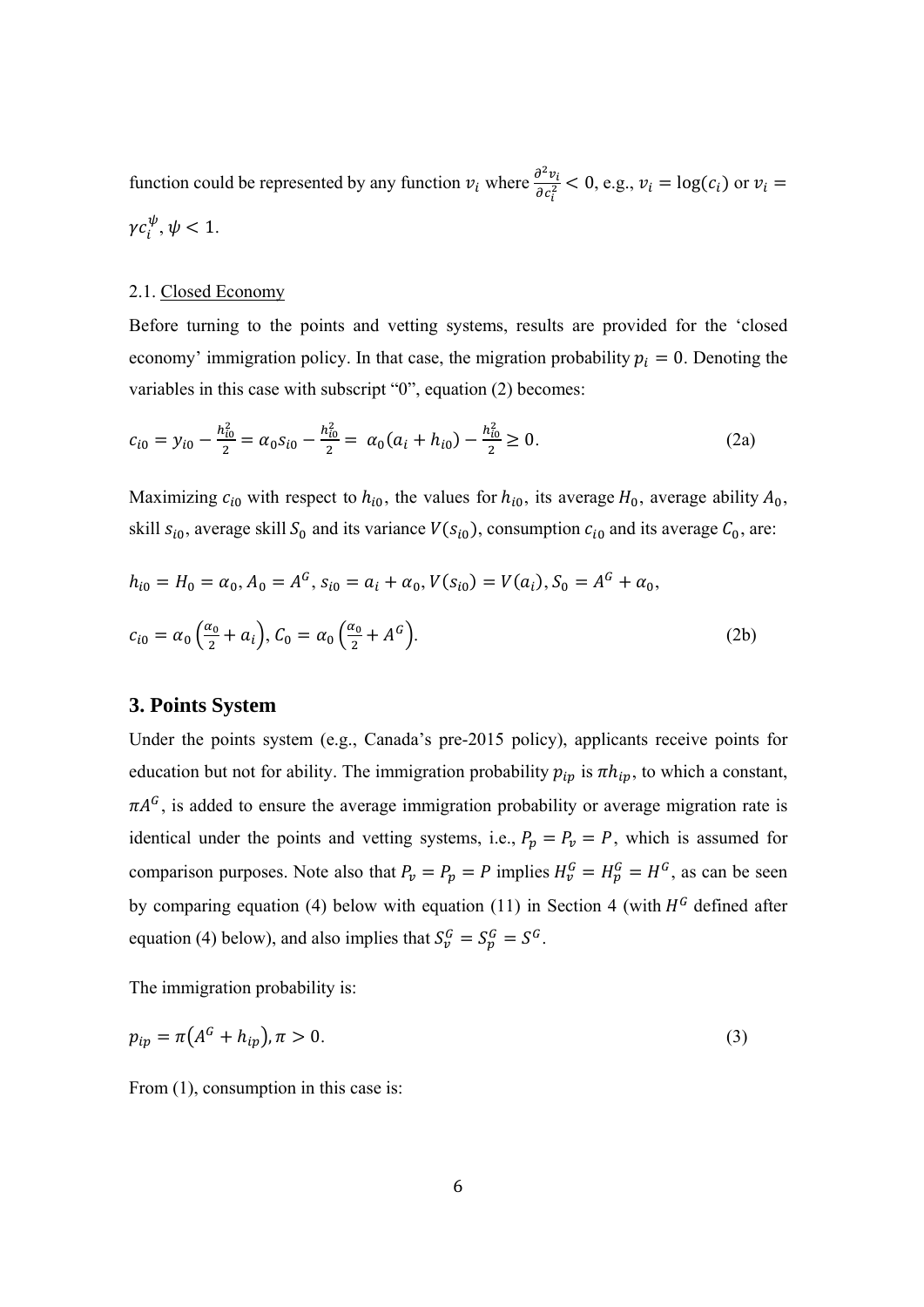$$
c_{ip} = \left[ \alpha_0 + \pi (\alpha_d - \alpha_0) \left( A^G + h_{ip} \right) \right] \left( a_i + h_{ip} \right) - \frac{h_{ip}^2}{2} \ge 0. \tag{1'}
$$

Defining  $\phi \equiv 1 - 2\pi(\alpha_d - \alpha_0)$  and  $\lambda \equiv \frac{\pi(\alpha_d - \alpha_0)}{\phi}$ , the solutions for  $h_{ip}$ ,  $H^G$ ,  $p_{ip}$ ,  $P_p$ , and  $s_{ip}$ are given by:

$$
h_{ip} = \frac{\alpha_0}{\phi} + \lambda(a_i + A^G), H^G = \frac{\alpha_0}{\phi} + 2\lambda A^G, s_{ip} = \frac{\alpha_0 + a_i}{\phi} - \lambda(a_i - A^G),
$$
  
\n
$$
S_p^G = S_v^G = S^G = A^G + H^G = \frac{1}{\phi}(\alpha_0 + A^G),
$$
  
\n
$$
p_{ip} = \pi \left[ \frac{\alpha_0 + A^G}{\phi} + \lambda(a_i - A^G) \right], P_p = \frac{\pi}{\phi}(\alpha_0 + A^G) = P,
$$
\n(4)

where  $\phi > 0$  is the second-order condition and  $H^G$  denotes the average 'gross' education level, i.e., the level given the incentives associated with the policy but before migration takes place. In other words,  $H^G$  includes the brain gain generated by the points system but not the brain drain.<sup>6</sup> The brain gain,  $H_p^G - H_0$ , is equal to:  $H_p^G - H_0 = 2\lambda(A^G + \alpha_0)$ .

Equation (16) in Section 5 shows that  $\lambda < \frac{1}{2}$ . With  $\frac{1}{\phi} = \frac{\phi + 2\pi(\alpha_d - \alpha_0)}{\phi} = 1 + 2\lambda$ , we have  $V(s_{ip}) = V \left[ \frac{\alpha_0 + a_i}{\phi} + \lambda (A^G - a_i) \right] = V \left[ \left( \frac{1}{\phi} - \lambda \right) a_i \right] = V[(1 + \lambda)a_i] = (1 + \lambda)^2 V(a_i) =$  $(1 + \lambda)^2 V(s_{i0}) > V(s_{i0})$ . Thus, the points system raises the variance of individual skills or skills inequality, relative to the closed economy case. The greater skill inequality can also be seen from the derivatives  $\frac{\partial s_{io}}{\partial a_i} = 1$  and  $\frac{\partial s_{ip}}{\partial a_i} = 1 + \lambda$ . The reason for the latter is that  $s_{ip} =$  $a_i + h_{ip}$  varies with  $a_i$  directly and varies also with  $a_i$ 's impact on  $h_{ip}$  – which is equal to  $\lambda$ , so that  $a_i$ 's total impact on  $s_{ip}$  is  $1 + \lambda$ .

The host country's policy change from a closed economy to a points system raises the expected return on education, with an impact on residents' education and skill  $h_{ip} - h_{i0} =$  $s_{ip} - s_{i0} = \lambda(a_i + A^2 + 2a_0) > 0$ . However, residents' *average* skill need not increase because education increases with ability, which raises the migration probability. Thus, the

 

<sup>&</sup>lt;sup>6</sup> The brain drain does not lower average education under a constant migration probability, which is not the case here.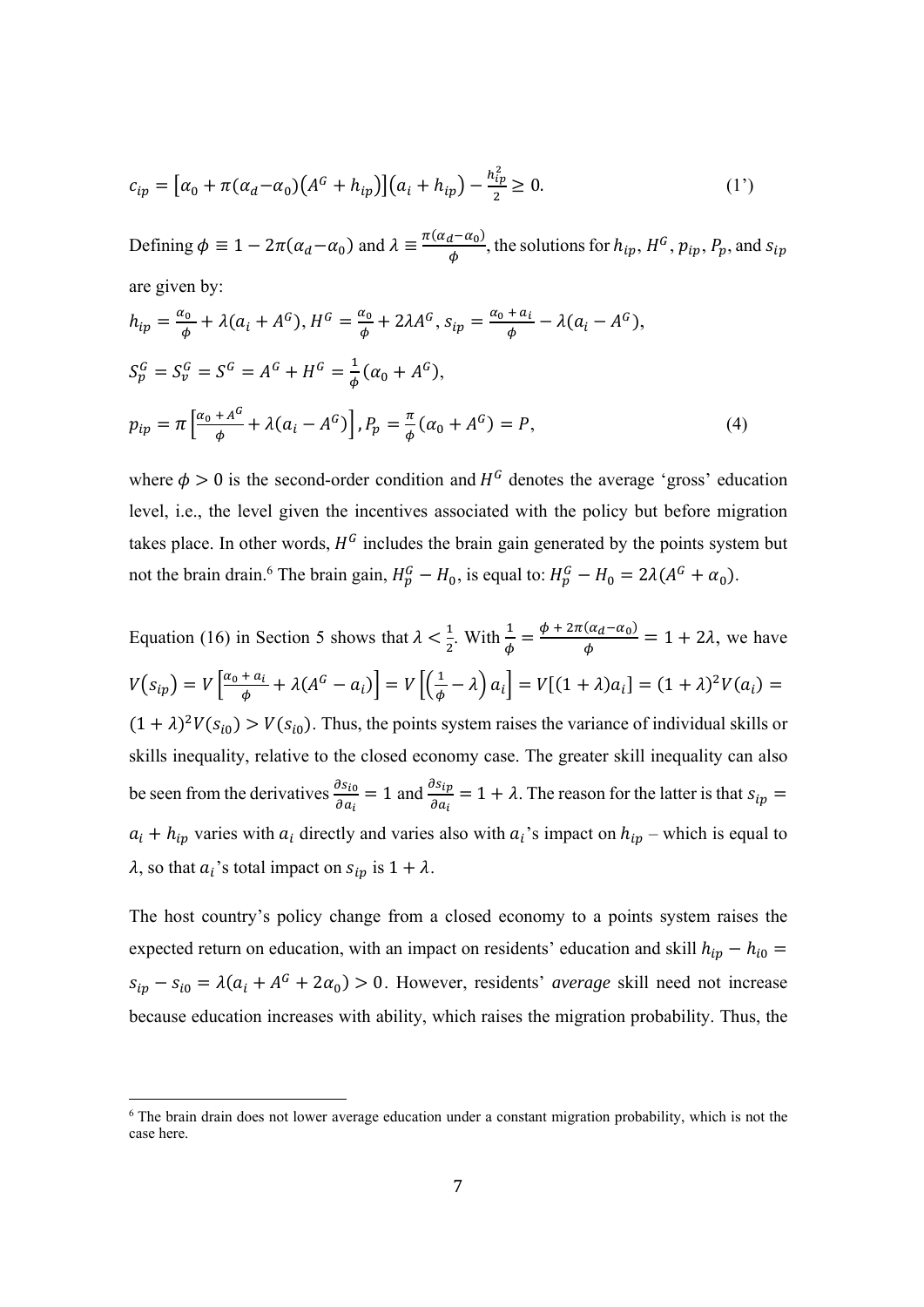migration rate is higher (lower) at higher (lower) ability and education levels, which reduces both average ability and average education.

Denote the average value of a variable  $x_i$  by X, and by  $X_p \equiv \frac{1}{1-p} \int_0^{a_M} x_i (1-p_{ip}) f(a_i) da_i$  $\bf{0}$ for source-country residents, by  $X_p^M \equiv \frac{1}{p} \int_0^{a_M} x_i p_{ip} f(a_i) da_i$  $\int_0^{a_M} x_i p_{ip} f(a_i) da_i$  for migrants, by  $X_{pN} \equiv$  $(1 - P)X_p + PX_p^M$  for natives, and by  $S_p^G$   $(S_p^G = A^G + H_p^G)$  for gross (pre-migration) average skill. Solutions for  $X_p$ ,  $X_p^M$  and  $X_{pN}$   $(X = A, H, S)$  are:

$$
A_p = A^G - \frac{\pi \lambda}{1 - P} V(a_i), A_p^M = A^G + \frac{\pi \lambda}{P} V(a_i), A_{pN} = A^G,
$$
  
\n
$$
H_p = H^G - \frac{\pi \lambda^2}{1 - P} V(a_i), H_p^M = H^G + \frac{\pi \lambda^2}{P} V(a_i), H_{pN} = H^G,
$$
  
\n
$$
S_p = S^G - \frac{\pi (\lambda + \lambda^2)}{1 - P} V(a_i), S_p^M = S^G + \frac{\pi (\lambda + \lambda^2)}{P} V(a_i), S_{pN} = S^G.
$$
\n(5)

As shown in (5), the brain drain is  $\lambda$  times the ability drain. Since  $\lambda < \frac{1}{2}$ , it follows that the ability drain is larger than (at least twice) the brain drain. The reason is that, as shown in (4),  $a_i$  enters into  $h_i$  with coefficient  $\lambda$ , and this is reflected in the equations for  $H_p$  and  $A_p$ . Note also that  $a_i$ 's variance is greater than  $h_{i}$ 's (over four times; see (4) and Table 1).

Another result from (5) is that residents' (migrants') average ability, education and skill levels fall (rise) with inequality in the source country's ability distribution, as measured by the variance of  $a_i$ . Thus, the host country benefits from greater  $a_i$  inequality as it raises the average skill level of its immigrants. And, as shown above, the policy itself also raises inequality in migrants' source country. Finally, the variance of  $a_i$  does not affect natives' average ability, education or skill as its impact on residents' and migrants' values cancel each other out. Table 1 presents the impact of the points system on the ability drain and on the brain and skill drain and gain, relative to the closed economy case.

What is the policy's impact on ability, education and skill, relative to a closed economy policy ( $\pi = 0$ ), i.e.,  $\Delta X_p \equiv X_p - X_0$  ( $X = A, H, S$ )? Since there is no ability gain, average ability declines, with: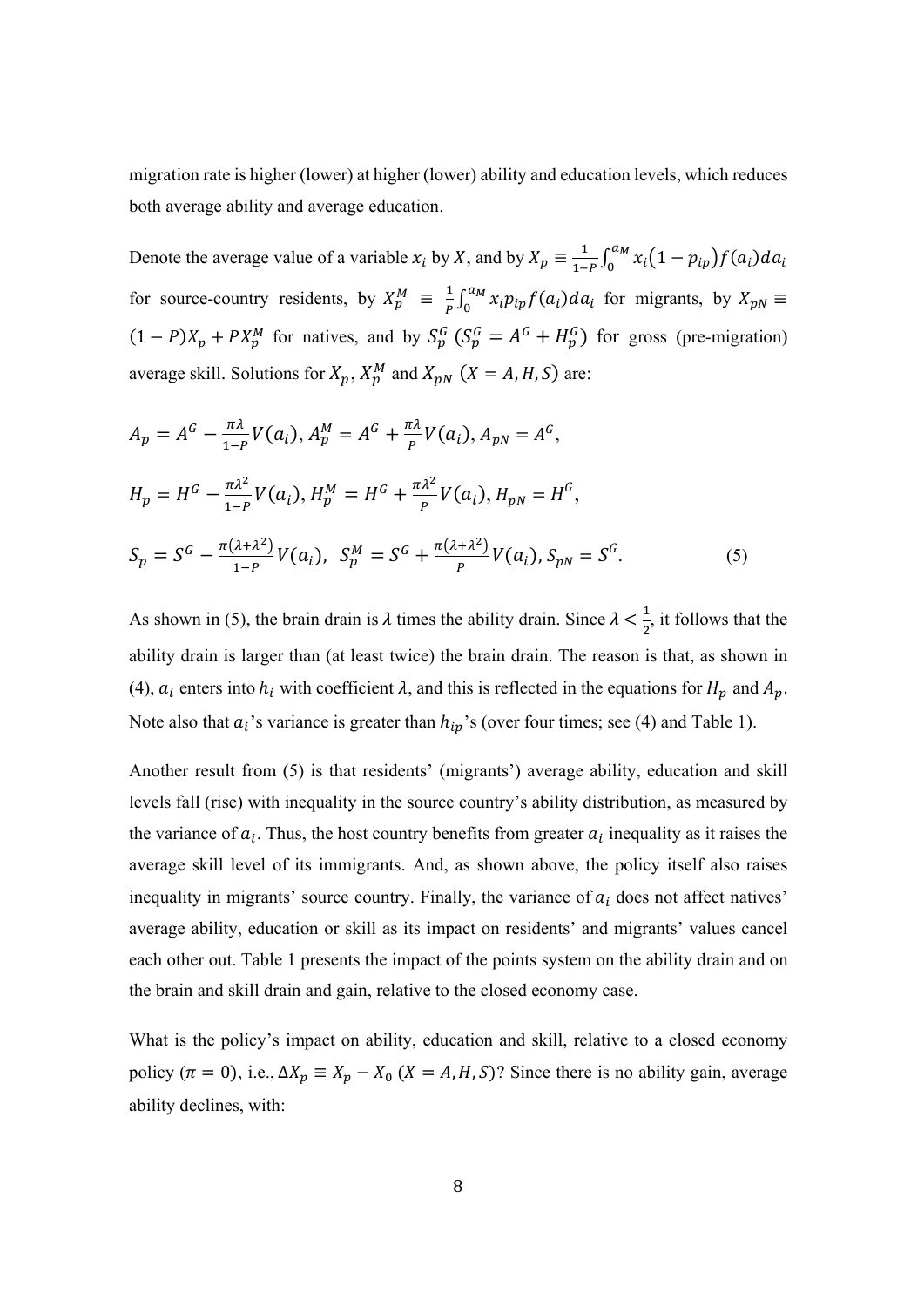$$
\Delta A_p \equiv A_p - A^G = -\frac{\pi \lambda}{1 - P} V(a_i) < 0, \, \Delta H_p \equiv H_p - H_0 = 2\lambda (\alpha_0 + A^G) - \frac{\pi \lambda^2}{1 - P} V(a_i) \geq 0,
$$
\n
$$
\Delta S_p \equiv S_p - S_0 = 2\lambda (\alpha_0 + A^G) - \frac{\pi (\lambda + \lambda^2)}{1 - P} V(a_i) \geq 0. \tag{6}
$$

Thus, the policy's impact on (ability) education and skill is (negative) ambiguous.

|                          | <b>Ability</b>                  | Education                                                                                         | <b>Skill</b>                                                                           | Ratio                       |
|--------------------------|---------------------------------|---------------------------------------------------------------------------------------------------|----------------------------------------------------------------------------------------|-----------------------------|
|                          | (1)                             | (2)                                                                                               | $(1 + 2)$                                                                              | (1)/(2)                     |
| Drain (i)                | $-\frac{\pi\lambda}{1-P}V(a_i)$ | $-\frac{\pi\lambda^2}{1-p}V(a_i).$                                                                | $-\frac{\pi(\lambda+\lambda^2)}{1-p}V(a_i).$                                           | $\frac{1}{2}$ > 2.          |
| Gain (ii)                |                                 | $2\lambda(A^G+\alpha_0)$                                                                          | $2\lambda(A^G+\alpha_0)$                                                               |                             |
| Net Gain<br>$(i) + (ii)$ |                                 | $-\frac{\pi\lambda}{1-P}V(a_i)$ . $2\lambda(A^G+\alpha_0)-\frac{\pi\lambda^2}{1-P}V(a_i)\geq 0$ . | $2\lambda(A^G + \alpha_0)$ –<br>$\frac{\pi(\lambda + \lambda^2)}{1 - P} V(a_i) \ge 0.$ |                             |
| Variance                 | $V(a_i)$                        | $\lambda^2 V(a_i)$                                                                                | $(1 + \lambda^2) V(a_i)$                                                               | $\frac{1}{\lambda^2} > 4$ . |

| Table 1: Points System - Residents' Ability, Brain and Skill Drain and Gain <sup>a</sup> |  |  |  |
|------------------------------------------------------------------------------------------|--|--|--|
|                                                                                          |  |  |  |

*a*: Results are relative to the closed economy case.

 

Since  $\Delta S_p = \Delta H_p + \Delta A_p = \Delta H_p - \frac{\pi \lambda}{1 - P} V(a_i) < \Delta H_p$ , the policy's impact on skill is more likely to be negative than that on education, i.e.,  $\Delta S_p < 0 < \Delta H_p$  is a distinct possibility. Some studies (e.g., Beine et al. 2012) find a net brain gain is more likely in larger source countries ( $\Delta H_p > 0$ ) – though the net skill impact is ambiguous ( $\Delta S_p \geq 0$ ), and most countries exhibit a net brain drain ( $\Delta H_p < 0$ ), implying a larger net skill drain. On the other hand, the points system raises migrants' ability, education and skill, with:

$$
\Delta A_p^M \equiv A_p^M - A^G = \frac{\pi \lambda}{p} V(a_i) > 0, \, \Delta H_p^M \equiv H_p^M - H_0 = 2\lambda (\alpha_0 + A^G) + \frac{\pi \lambda^2}{p} V(a_i) > 0,
$$

<sup>7</sup> Equation (6) results from  $H_0 = \alpha_0$ ,  $S_0 = A^G + \alpha_0$  and  $S_p = A^G + H_p^G - \frac{\pi(\lambda + \lambda^2)}{1 - p} V(a_i)$ .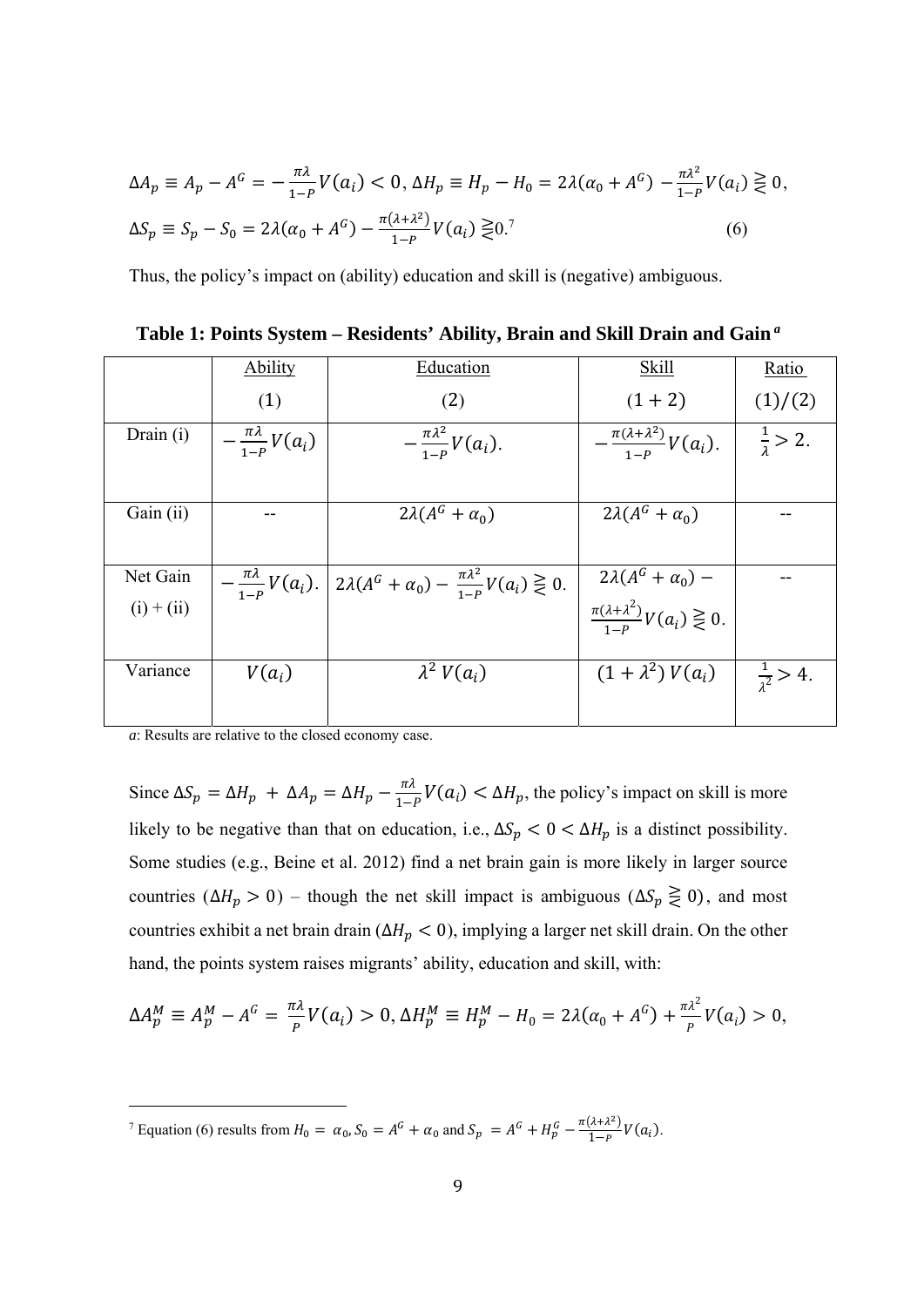$$
\Delta S_p^M \equiv S_p^M - S_0 = 2\lambda(\alpha_0 + A^G) + \frac{\pi(\lambda + \lambda^2)}{P} V(a_i) > 0.
$$
 (7)

What about the source country's natives as a whole (or "naturals" as referred to by Clemens et al., 2009)? Denoting variables for natives by subscript  $N$ , we have:

$$
H_{pN} - H_0 = S_{pN} - S_0 = 2\lambda(\alpha_0 + A^G) > 0, A_{pN} - A_0 = 0.
$$
\n(8)

In other words, natives' average education and skill levels are higher under the points system than under a closed economy, while their average ability is unchanged.

Finally, consider a non-selective policy, where immigration probability for all individuals is equal to the points system average, i.e.,  $p_i = P$ . Then, average education (skill) for both residents and migrants is  $H^G$  ( $S^G$ ). Thus, residents' (migrants') average skill level is higher (lower) under a non-selective policy than under the points system.

#### 4. Vetting System

Employers obtain the benefit of good hiring decisions and bear the burden of bad ones, and are therefore likely to thoroughly vet prospective employees in order to assess their productive human capital or skill. I refer to an immigration policy that takes both ability and education into account as a "vetting system," with variables designated by subscript 'v'. One such system is the US H1-B visa program, where employers' hiring decisions determine whether or not immigration takes place.<sup>8</sup> Probability  $p_{iv}$  under this policy is:

$$
p_{iv} = \pi(a_i + h_{iv}) = \pi s_{iv}, \ \pi > 0.
$$
\n(9)

In this case,  $c_{iv}$  is:

$$
c_{iv} = y_{iv} - \frac{h_{iv}^2}{2} = \alpha_0 s_{iv} + \pi (\alpha_d - \alpha_0) s_{iv}^2 - \frac{h_{iv}^2}{2} \ge 0.
$$
 (1")

Maximizing  $c_{iv}$  with respect to  $h_{iv}$ , the solution for  $h_{iv}$ ,  $s_{iv}$ ,  $p_{iv}$  and for  $h_{iv} - h_{ip} = s_{iv}$  $S_{ip}$  is:

<sup>&</sup>lt;sup>8</sup> This assumes a well-functioning policy visa program, which is not necessarily the case. See Section 8 for more on this issue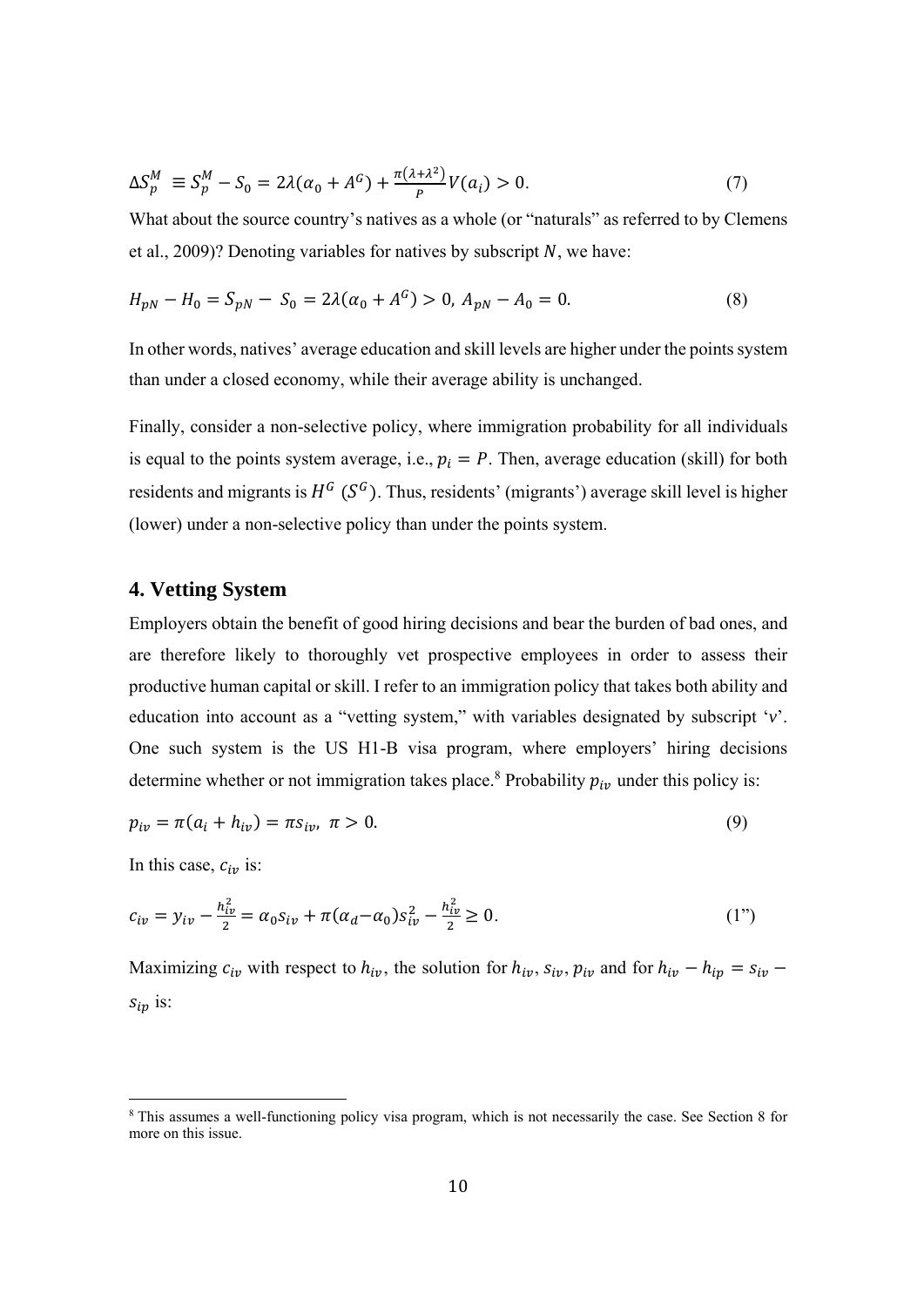$$
h_{iv} = \frac{\alpha_0}{\phi} + 2\lambda a_i, \ \ s_{iv} = \frac{1}{\phi}(a_i + a_0) = \frac{s_{io}}{\phi}, \ \ p_{iv} = \frac{\pi}{\phi}(a_i + a_0) = \frac{\pi s_{io}}{\phi},
$$

$$
h_{iv} - h_{ip} = s_{iv} - s_{ip} = \lambda (a_i - A^c) \gtrless 0 \Leftrightarrow a_i \gtrless A^c.
$$
 (10)

Thus, high- (low-) ability individuals attain a higher (lower) education level under the vetting system than under the points system, resulting in greater education and skill inequality under the former than under the latter system.

Since  $\frac{1}{\phi} = 1 + 2\lambda$ , we have  $s_{iv} = (1 + 2\lambda)s_{io} > s_{io}$ , and  $s_{iv} - s_{io} = 2\lambda s_{io} > 0$ , i.e., the vetting system results in an increase in residents' individual skill relative to the no-migration case. From (10), we have:  $V(s_{iv}) = \frac{V(s_{io})}{\phi^2} = (1 + 2\lambda)^2 V(s_{io}) > V(s_{io}) = V(a_i)$ . Since  $V(s_{ip}) = (1 + \lambda)^2 V(s_{io})$ , it follows that  $V(s_{ip}) = \frac{(1 + 2\lambda)^2}{(1 + \lambda)^2} V(s_{ip}) > V(s_{ip})$ . The fact that  $\lambda \epsilon \left(0, \frac{1}{2}\right)$  implies that  $\frac{V(s_{iv})}{V(s_{ip})} \epsilon \left(1, \frac{16}{9}\right)$ . Moreover,  $V(h_{iv}) = 4\lambda^2 = 4V(h_{ip})$ . Thus, inequality of residents' skills is greater under the vetting system than under the points system or the closed economy policy. Solutions for  $H_v^G$  and  $P_v$  are:

$$
H_{\nu}^{G} = \frac{\alpha_{0}}{\phi} + 2\lambda A^{G} = H_{p}^{G} = H^{G}, \ P_{\nu} = \frac{\pi}{\phi}(\alpha_{0} + A^{G}) = \frac{\pi S_{0}}{\phi} = P_{p} = P.
$$
 (11)

Solutions for resident, migrant and native average ability, education and skill, are:

$$
A_v = A^G - \frac{\pi}{\phi(1-p)} V(a_i), \quad A_v^M = A^G + \frac{\pi}{\phi_P} V(a_i), \quad A_{vN} = A^G;
$$
  
\n
$$
H_v = H^G - \frac{2\pi\lambda}{\phi(1-p)} V(a_i), \quad H_v^M = H^G + \frac{2\pi\lambda}{\phi_P} V(a_i), \quad H_{vN} = H^G;
$$
  
\n
$$
S_v = A^G + H^G - \frac{\pi}{\phi^2(1-p)} V(a_i), \quad S_v^M = A^G + H^G + \frac{\pi}{\phi^2_P} V(a_i), \quad S_{vN} = S^G,
$$
 (12)  
\nwith  $\frac{\pi}{\phi} + \frac{2\pi\lambda}{\phi} = \frac{\pi}{\phi^2}$  (since  $1 + 2\lambda = 1/\phi$ ), and  $S^G = A^G + H^G$ .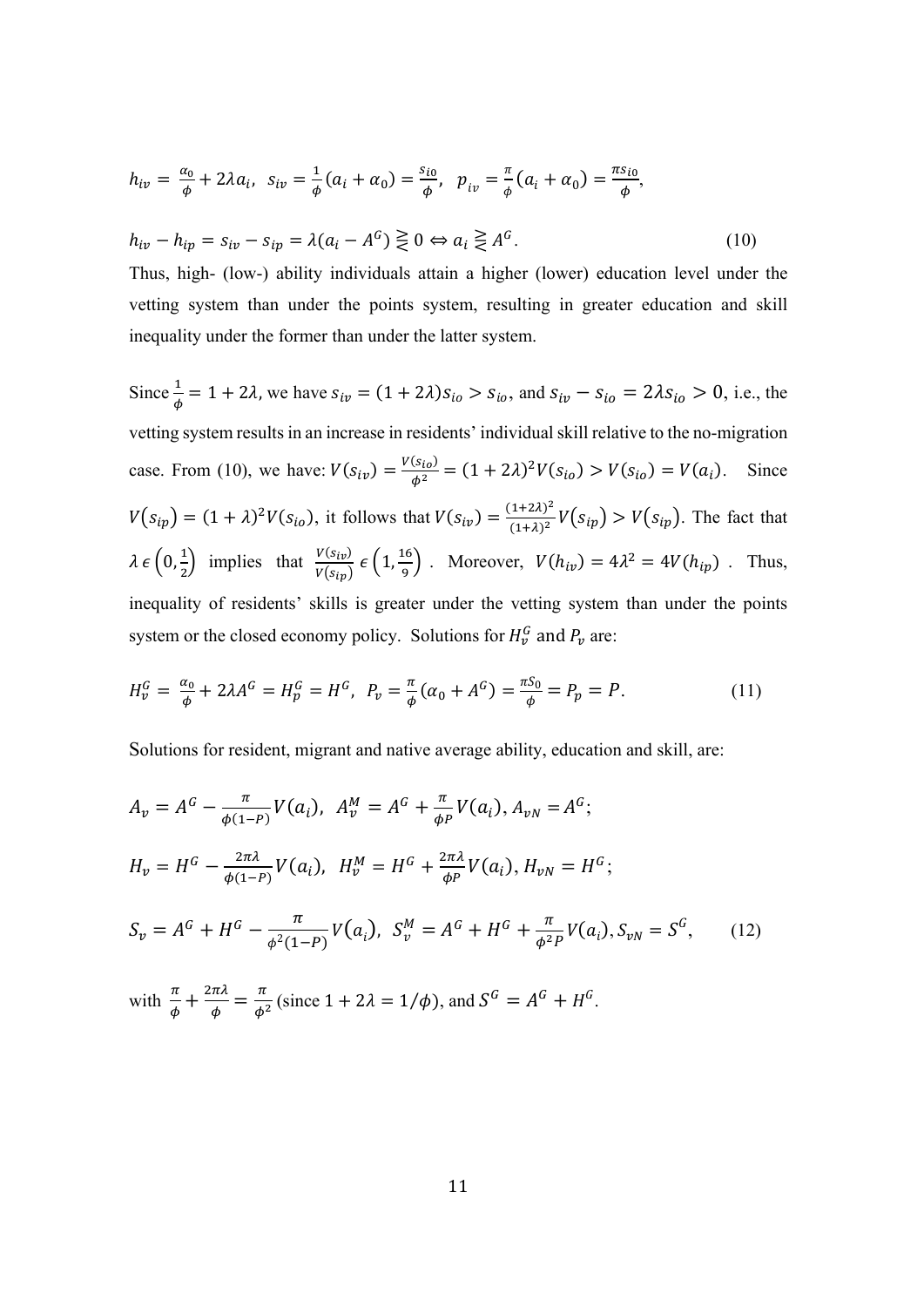The fact that  $\lambda < \frac{1}{2}$  together with the results in (12) imply that the ability drain,  $\frac{\pi}{\phi(1-P)}V(a_i)$ , is larger than the brain drain,  $\frac{2\pi\lambda}{\phi(1-P)}V(a_i)$ , with the ratio of the former to the latter equal to  $\frac{1}{24}$  > 1. The results are summarized in Table 2.

|              | <b>Ability</b>                 | Education                                                                                              | <b>Skill</b>                                                           | Ratio                     |
|--------------|--------------------------------|--------------------------------------------------------------------------------------------------------|------------------------------------------------------------------------|---------------------------|
|              | (1)                            | (2)                                                                                                    | $(1 + 2)$                                                              | (1)/(2)                   |
| Drain $(i)$  | $\frac{\pi}{\phi(1-P)}V(a_i).$ | $-\frac{2\pi\lambda}{\phi(1-P)}V(a_i).$                                                                | $-\frac{\pi}{\phi^2(1-P)}V(a_i).$                                      | $\frac{1}{2\lambda}$ > 1. |
|              |                                |                                                                                                        |                                                                        |                           |
| Gain (ii)    |                                | $2\lambda(A^G+\alpha_0).$                                                                              | $2\lambda(A^G+\alpha_0).$                                              |                           |
|              |                                |                                                                                                        |                                                                        |                           |
| Net Gain     |                                | $-\frac{\pi}{\phi(1-P)}V(a_i)$ . $2\lambda(A^G+\alpha_0)-\frac{2\pi\lambda}{\phi(1-P)}V(a_i) \geq 0$ . |                                                                        |                           |
| $(i) + (ii)$ |                                |                                                                                                        | $2\lambda(A^G + \alpha_0)$ –<br>$\frac{\pi}{\phi^2(1-P)}V(a_i) \ge 0.$ |                           |
| Variance     | $V(a_i)$                       | $4\lambda^2 V(a_i)$                                                                                    | $(1 + 4\lambda^2)V(a_i)$ $\frac{1}{4\lambda^2} > 1$                    |                           |
|              |                                |                                                                                                        |                                                                        |                           |

Table 2: Vetting System - Residents' Ability, Brain and Skill Drain and Gain

Though the points and vetting systems have the same qualitative impact relative to a closed economy policy, with residents (migrants') average education, ability and skill levels falling (rising) with inequality in the ability distribution, the vetting system's quantitative impact is greater than that of the points system. The reason is, first, that migration probability  $p_{iv}$ , but not  $p_{ip}$ , is a function of  $a_i$ , with the impact of  $a_i$  on  $s_{iv}$  equal to twice the impact on  $s_{ip}$ and, second, that average education depends on both individual education and the migration probability.

Ability drain (in absolute value) is  $\frac{\pi\lambda}{1-P}V(a_i)$  under the points system, and  $\frac{\pi}{\phi(1-P)}V(a_i)$  =  $\frac{\pi(1+2\lambda)}{(1-p)}V(a_i)$  under the vetting system. The brain drain under the vetting system is  $\frac{2\pi\lambda}{\phi(1-p)}$  =  $\frac{\pi(2\lambda+4\lambda^2)}{1-P}V(a_i)$ , which is greater than the brain drain  $\frac{\pi\lambda^2}{1-P}$  under the points system. Since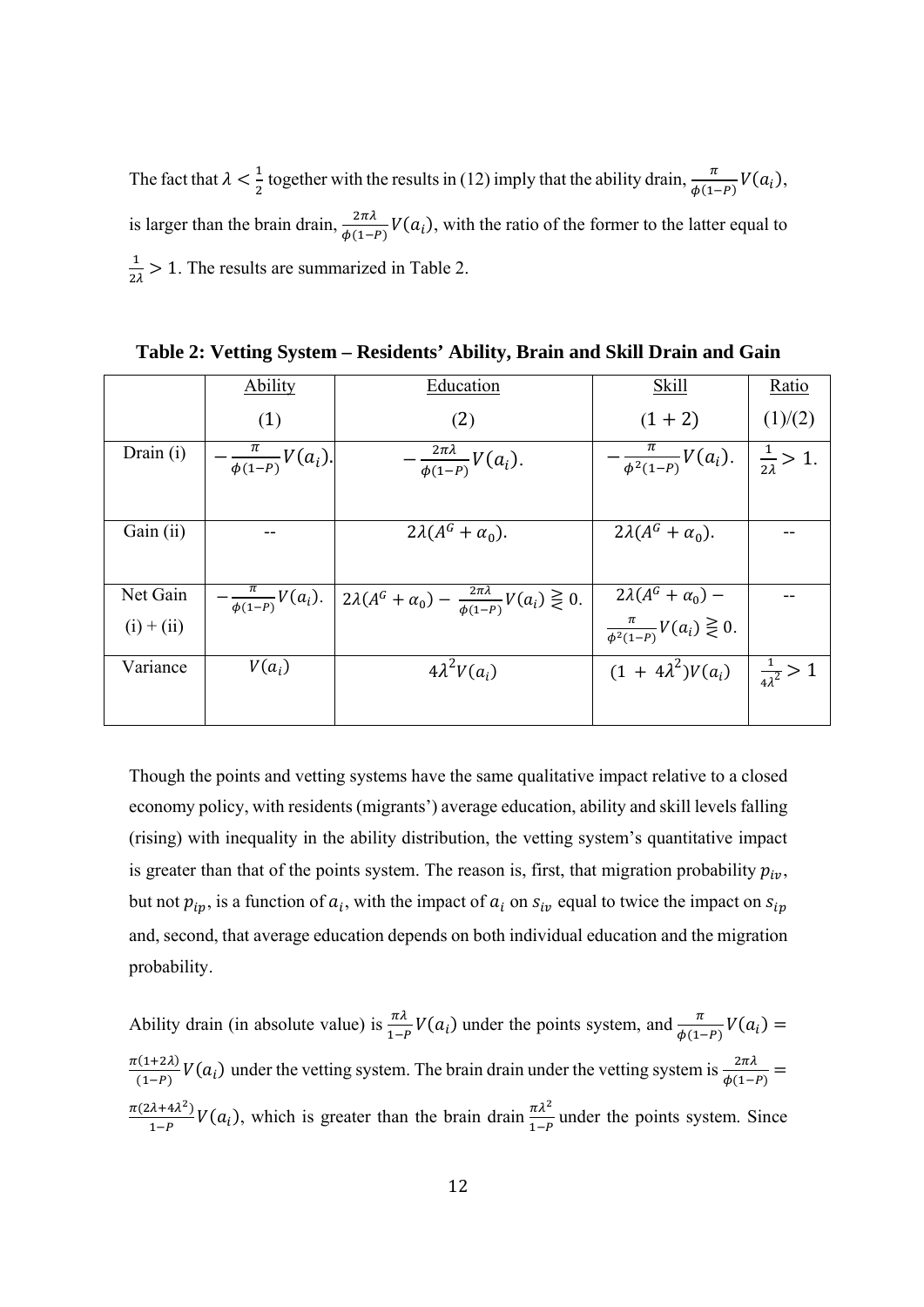$H_p^G = H_v^G = H^G$  and  $S_p^G = S_v^G = S^G$ , it follows that the difference between  $S_v$  and  $S_p$  is equal to the difference in the skill drain  $\frac{\pi}{\phi^2(1-P)}V(a_i) = \frac{\pi(1+4\lambda+4\lambda^2)}{(1-P)}V(a_i)$  for  $S_\nu$ , and  $\frac{\pi(\lambda+\lambda^2)}{(1-P)}V(a_i)$  for  $S_p$ , with the former larger than the latter.

The same relationships hold in the case of migrants, e.g., migrants' skill gain is greater under the vetting than under the points system (over five times).

We have:

$$
H_v = H_p - \frac{\pi (2\lambda + 3\lambda^2)}{1 - P} V(a_i), H_v^M = H_p^M + \frac{\pi (2\lambda + 3\lambda^2)}{P} V(a_i), H_{vN} = H_{pN}
$$
  
\n
$$
A_v = A_p - \frac{\pi (1 + \lambda)}{1 - P} V(a_i), A_v^M = A_p^M + \frac{\pi (1 + \lambda)}{P} V(a_i), A_{vN} = A_{pN},
$$
  
\n
$$
S_v = S_p - \frac{\pi (1 + 3\lambda + 3\lambda^2)}{1 - P} V(a_i), S_v^M = S_p^M + \frac{\pi (1 + 3\lambda + 3\lambda^2)}{P} V(a_i), S_{vN} = S_{pN}
$$
 (13)

From (13), and from  $H_0 = \alpha_0$  and  $S_0 = \alpha_0 + A^c$  (as shown in (2b)), it follows that whether the vetting system results in a net education and skill gain or drain is ambiguous, though a net skill drain is more likely under the vetting than under the points system. Since  $P_p = P_v$ ܲ by construction, it follows that natives as a whole have the same average ability, education and skill levels under the points and vetting systems, though this does not hold for residents and migrants taken separately.

The host country benefits from greater inequality in ability under both the points and the vetting systems as it raises migrants' average skill level, with the benefit under the vetting system being over four times the benefit under the points system. Moreover, the two policies themselves raise inequality, and more so under the vetting system.

Compared to the vetting system, a non-selective policy where  $p_{ip} = p_{iv} = P$ ,  $\forall i$ , results in higher average skill level for residents by  $\frac{\pi}{\phi^2(1-P)}$ , and a lower one for migrants by  $\frac{\pi}{\phi^2 P}$ .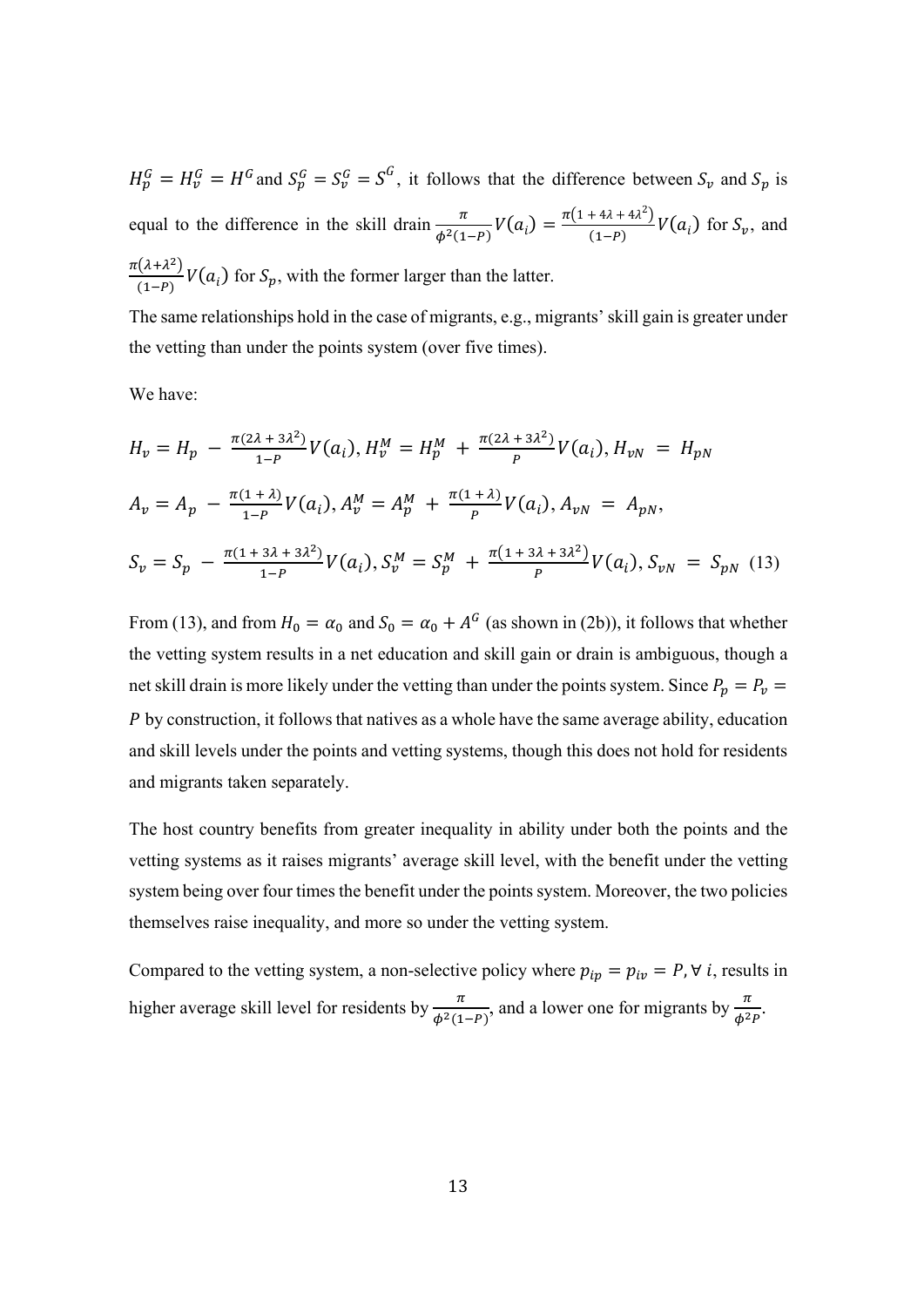#### 5. Consumption

This section solves for individual and average consumption under the vetting and points systems. Optimal individual education levels were obtained by maximizing *expected* consumption  $c_{ij}$  ( $j = p, v$ ) in Sections 3 and 4, though realized consumption, denoted by  $c_{ijR}$  ( $c_{ijM}$ ) for residents (migrants), is lower (higher) than its expected value. Residents' realized consumption under the points system, the vetting system and the closed economy, are given by  $c_{ijk} = \alpha_0 s_{ij} - \frac{h_{ij}^2}{2} (j = 0, p, v)$ , with  $h_{i0}$  and  $s_{i0}$  (closed economy) given in (2b),  $h_{ip}$  and  $s_{ip}$  (points system) in (4), and  $h_{iv}$  and  $s_{iv}$  (vetting system) in (10).

As shown in (2b), home country residents' consumption under a closed host country is  $c_{i0}$  =  $\alpha_0(a_i + \frac{\alpha_0}{2})$ . The difference between residents' actual (as opposed to expected) consumption and  $c_{i0}$  under the points and vetting systems is:

$$
c_{ipR} = c_{i0} - 2\lambda^2 \left[ \left( \alpha_0 + \frac{A^G}{2} \right)^2 + \frac{a_i^2}{4} \right] - \left[ \lambda (1 - \alpha_0) + \lambda^2 (2\alpha_0 + A^G) \right] a_i < c_{i0},
$$
\n
$$
c_{ipR} = c_{i0} - 2\lambda^2 (\alpha_0 + a_i)^2 < c_{i0}.\tag{14}
$$

Thus, equation (14) shows that, even though home country residents' expected consumption is higher under the points and vetting systems than under a closed economy, their actual level of consumption is lower. The reason is that the return on residents' education is identical in the three cases – namely,  $\alpha_0$  per unit of education – but they overinvest in it under the two policies relative to the ex-post optimum because they do not know, at the time they make their education investment decisions, that the realized value of  $p_i$  will turn out to be zero in their case. Had they known, they would have acquired the optimal education level  $\alpha_0$ , with consumption equal to  $c_{i0}$ .

From (10), we have  $h_{iv} - h_{ip} = s_{iv} - s_{ip} = \lambda (a_i - A^c)$ , i.e., education and skill inequality is higher under the vetting than under the points system. From (14), individual consumption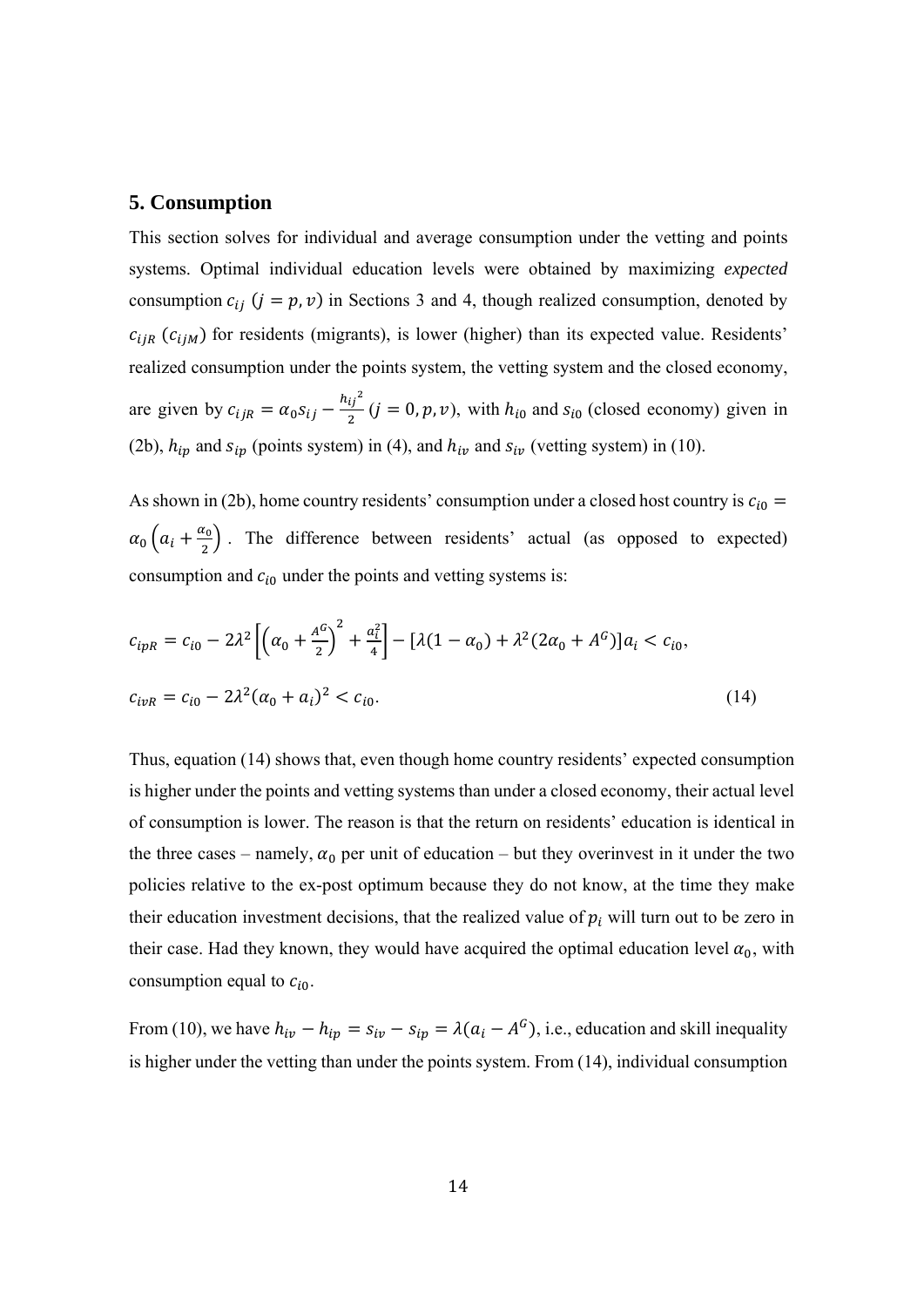is greater (smaller) under the vetting than under the points system for low (high)  $a_i$  values.<sup>9</sup> In other words, and contrary to the case with education and skill, consumption inequality is lower under the vetting system than under the points system.

Average consumption exhibits an additional loss due to the fact that  $p_{ip}$  increases with education under the points system (and education increases with ability), and  $p_{iv}$  increases with both education and ability under the vetting system. With average consumption under the closed economy  $C_0 = \alpha_0 \left( A^G + \frac{\alpha_0}{2} \right)$ , home country residents' average consumption under the points and vetting systems is:

$$
C_{pR} = C_0 - \lambda^2 \left[ 2(\alpha_0 + A^G)^2 + \frac{V(a_i)}{2} - (2\alpha_0 + A^G) \frac{\pi \lambda}{1 - P} V(a_i) \right],
$$
  
\n
$$
C_{vR} = C_0 - 2\lambda^2 [\alpha_0^2 + 2\alpha_0 A_v + V(a_i) + (A^G)^2].
$$
\n(15)

Thus, average consumption under either policy is lower than under a closed economy and falls with  $V(a_i)$  or with inequality in ability. Residents and migrants of a given ability acquire the same level of education and thus have the same education cost. Hence, the difference between their individual consumption is exclusively due to the fact that migrants earn  $\alpha_d$  while residents earn  $\alpha_0$  per skill unit under both policies. Thus, migrants earn  $(\alpha_d - \alpha_0) s_{ij}$  more than residents,  $j = p, v$ , and their actual consumption is greater under the new than under the old points system and greater under the vetting system than under the new points system.

Finally, from (14),  $c_{ivR} = \alpha_0 \left( a_i + \frac{\alpha_0}{2} \right) - 2\lambda^2 (\alpha_0 + \alpha_i)^2 \ge 0$ , and thus:

$$
\lambda \le \psi^{\frac{1}{2}} < \frac{1}{2}, \psi = \frac{\alpha_0 (a_i + \frac{\alpha_0}{2})}{2(a_i + \alpha_0)^2}.\tag{16}
$$

<sup>&</sup>lt;sup>9</sup> From (11),  $\frac{\partial (c_{ivR} - c_{ipR})}{\partial a_i} < 0$  and  $\frac{\partial^2 (c_{ivR} - c_{ipR})}{\partial a_i^2} < 0$ , i.e., the difference in vetting and points systems' consumption declines at an increasing rate as  $a_i$  increases.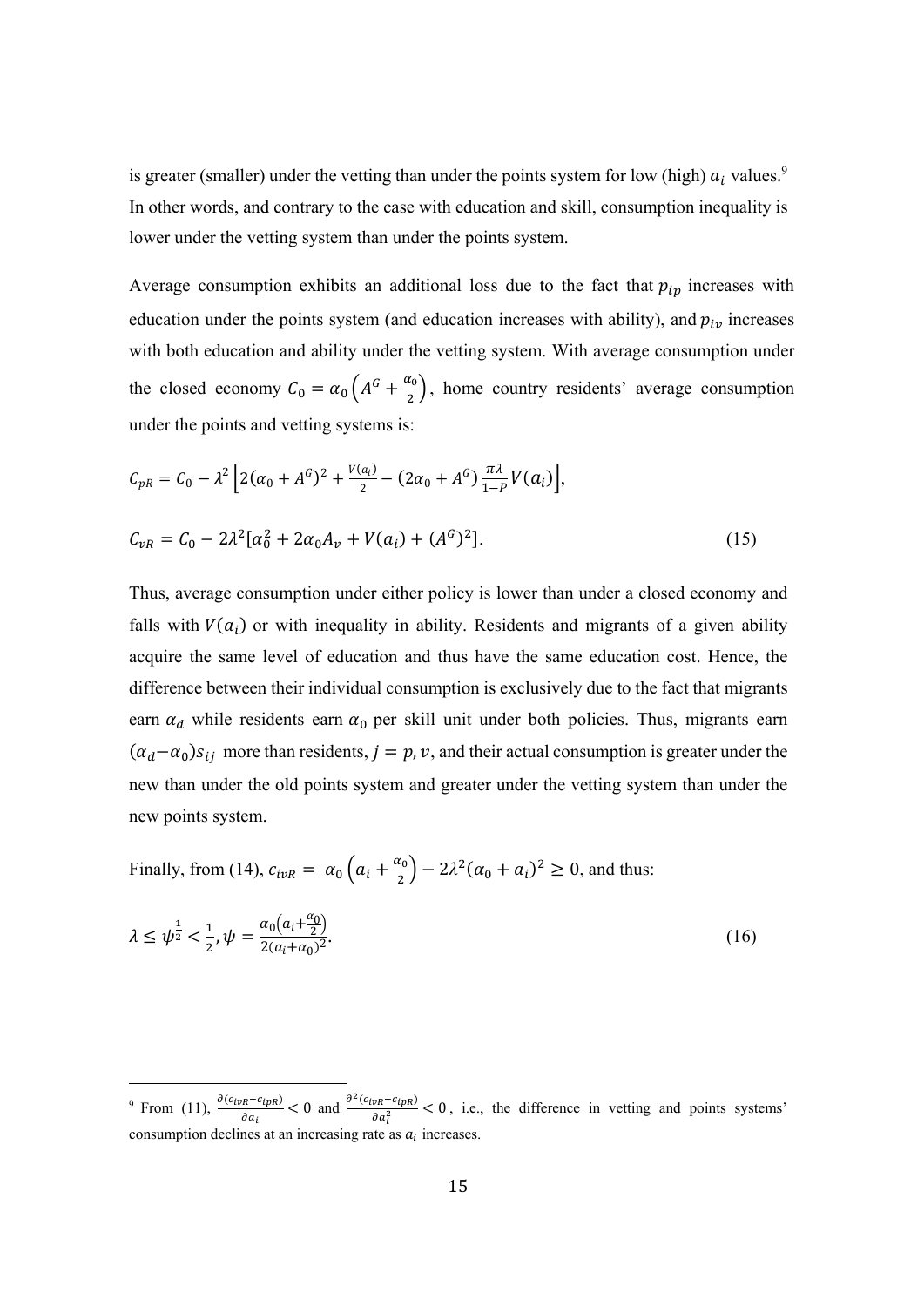The reason for the second inequality in (16) is that  $\frac{\partial \psi^{1/2}}{\partial a_i} = -\frac{\alpha_0 a_i \psi^{-1/2}}{4(a_i + \alpha_0)^3} < 0$ , so that  $\psi^{1/2}$ is at a maximum at  $a_i = 0$ , in which case  $\psi^{1/2} = \frac{1}{2}$ . With  $a_i \in (0, a_M]$ , it follows that  $\psi^{1/2} < \frac{1}{2}$ , and thus  $\lambda < \frac{1}{2}$ 

#### **6. New Vetting System**

Various host countries, e.g., Australia, New Zealand and Canada, undertook a reform of their points system in order to attract immigrants with skills that better reflect labor market needs, i.e., they moved to a new points system, which entails a combination of the points and vetting systems. The reform raises migrants' average ability, education and skill. On the other hand, it reduces them for home country residents.

Under Canada's new points system (denoted by "c"), up to half the maximum number of points can be obtained with a job offer. Thus, the new policy's immigration probability can be modeled as a simple average of the probabilities under the points and vetting systems, i.e.,  $p_{ic} = \frac{1}{2}(p_{ip} + p_{iv}) = \pi \left(\frac{a_i + A^G}{2} + h_{ic}\right)$ . The solutions for education and skill are:  $h_{ic} =$  $\frac{\alpha_0}{\phi} + \lambda (1.5a_i + 0.5A^c) = \frac{1}{2} (h_{ip} + h_{iv}),$  and  $s_{ic} = \frac{\alpha_0 + a_i}{\phi} - \frac{\lambda}{2} (a_i - A^c) = \frac{1}{2} (s_{ip} + s_{iv}).$ Thus, education and skill levels under Canada's new points system are identical to the average of the levels under the points and vetting systems.

Consumption  $c_{icR} = \frac{1}{2}(c_{ipR} + c_{ivR}) + \frac{\lambda^2}{8}(a_i - A^G)^2$ , i.e., residents' consumption level under the new points system is larger than the average of the points and vetting systems' levels.<sup>10</sup> Moreover, migrants' average consumption is higher (lower) than that under the points (vetting) system.

<sup>&</sup>lt;sup>10</sup> The reason is that the square of an average is smaller than the average of the squares, i.e.,  $x^2 < \frac{1}{2}[(x+\epsilon)^2 + (x-\epsilon)^2] = x^2 + \epsilon^2$ . Since  $c_{ic} = \alpha_0 s_{ic} - \frac{h_i^2}{2}$ ,  $s_{ic} = \frac{1}{2}(s_{ip} + s_{iv})$ , and  $h_{ic}^2 < \frac{1}{2}(h_{iv}^2$ follows that  $c_{icR} > \frac{1}{2} (c_{ipR} + c_{ivR})$ .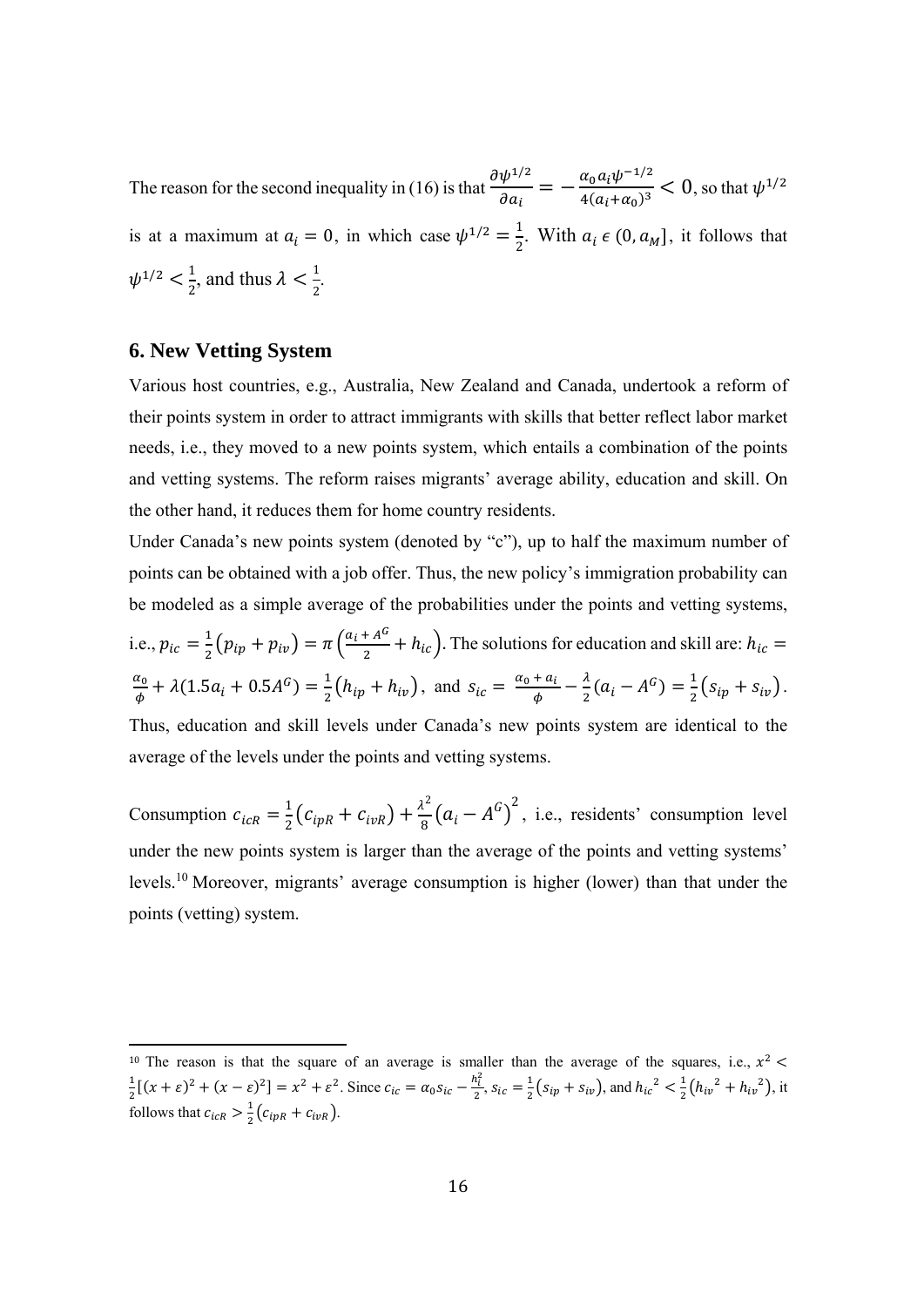#### 7. Magnitude of the Ability Drain and Research Agenda

Clemens et al. (2009) compare for forty source countries, the average income of migrants from country *i* living in the US and who acquired their education back home, with that of residents in country *i* with identical levels of education (and levels of other observable characteristics). Thus, they correct migrants' income,  $Y_{vd} = \alpha_d S_v^M = \alpha_d (A_v^M + H_v^M)$ , for differences in all observables, including education, replacing it by  $Y'_{vd} = \alpha_d S_v^{M'} =$  $\alpha_d(A_v^M + H_v)$ . They find that  $Y_{vd} = 3.2Y_{v0}$  when averaged over the forty source countries.<sup>11</sup> Next, they correct for differences in unobservables, interpreted here as ability.<sup>12</sup> Migrants' average ability is  $A_v^M = A^G + \frac{\pi}{\phi P} V(a_i)$  while that of residents is  $A_v = A^G - \frac{\pi}{\phi(1-P)} V(a_i)$ , with a difference  $A_v^M - A_v = \frac{\pi}{\phi P(1-P)} V(a_i).^{13}$ 

Define  $Y_{\nu d}^{\prime\prime} \equiv \alpha_d (A_\nu + H_\nu) = \alpha_d S_\nu = \alpha_d \left\{ \left[ A_\nu^M - \frac{\pi}{\phi P(1-P)} V(a_i) \right] + H_\nu \right\}$ , which is the income obtained in the US by someone with the source country's average skill, i.e., with identical observables and unobservables. The authors obtain a ratio of  $\frac{Y''_{\nu d}}{Y_{\nu \alpha}} = \frac{\alpha_d S_{\nu}}{\alpha_s S} = \frac{\alpha_d}{\alpha}$ 2.6, which they refer to as the "place premium." Hence, their result implies that  $\frac{\pi a_d}{\phi P(1-P)}V(a_i) = Y'_{vd} - Y''_{vd} = 0.6Y_{v0}$ . Thus, based on the results obtained in Clemens et al. (2009), the ability difference is equal to  $0.6Y_{\nu 0}/Y_{\nu d}^{\prime\prime} = 0.6/2.6$ , or 23 percent of the place premium.

#### 7.1. Research Agenda

New data and econometric methods have become available since Clemens et al.'s (2009) study. The planned research will re-estimate the place premium and the contribution of unobservables to the difference in source country residents' and migrants' income.

<sup>13</sup> Note that 
$$
\frac{d}{dp}V(a_i) + \frac{d}{dp(a_i-p)}V(a_i) = \frac{d}{dp(a_i-p)}V(a_i)
$$
.

<sup>&</sup>lt;sup>11</sup> I use values obtained under the vetting system as skilled immigrants in the US typically enter the country under the H1-B visa system and are likely to be thoroughly vetted.

 $12$  Borjas (1989) interprets the random variable in his earnings equation as the component associated with unobserved ability among individuals with the same observable skills. He also suggests it might reflect luck though, since we deal with country averages, individual luck would be expected to average out.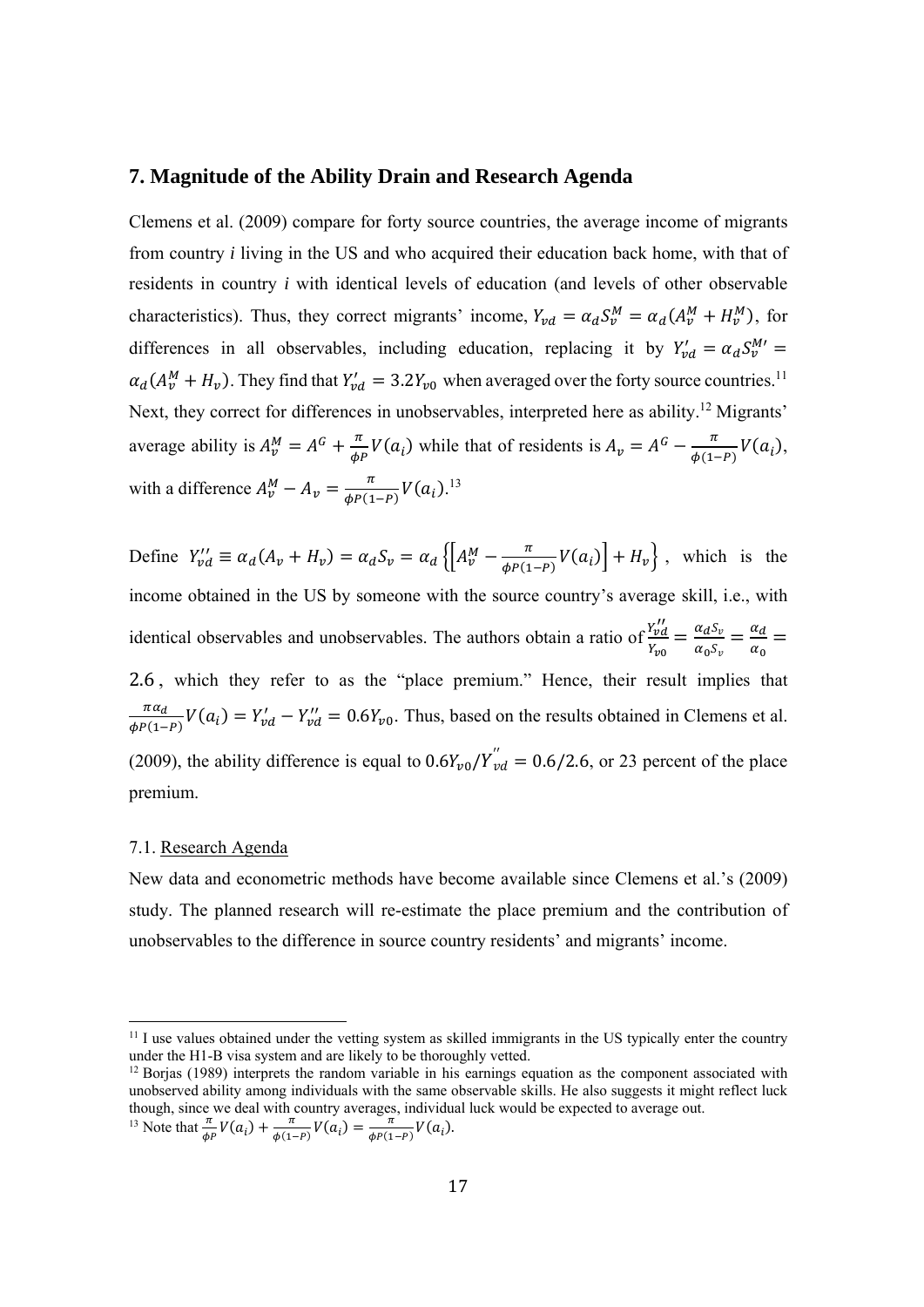Another issue that will be examined is the contribution of the difference between migrants and residents' education,  $H_v^M - H_v$ , to the difference in their income,  $Y_{vd} - Y_{vd}' =$  $\alpha_d(H_v^M - H_v) = \frac{2\lambda\pi}{\Delta P(1-P)} \alpha_d V(a_i)$ . This will enable a comparison of the contribution to the income gap between migrants and residents associated with the difference in their average ability with the gap associated with the difference in their average education level.

Since, as was shown in Section 5,  $\lambda$  < 1/2, the difference in ability between migrants and residents,  $\frac{\pi}{\phi P(1-P)}V(a_i)$ , is larger than the difference in education,  $\frac{2\lambda\pi}{\phi P(1-P)}V(a_i)$ . Thus, one would expect a larger share of the income difference between migrants and residents to be explained by the difference in ability than by the difference in education. This will also be examined empirically.<sup>14 15</sup>

#### 8. Policy implications

Studies of the brain drain have found that a number of countries, particularly the larger ones, experience a net brain gain (e.g., Beine et al. 2008). As migrants are also positively selected for ability, and since there is no ability gain, migration results in an ability drain. Hence, countries might exhibit a net brain gain together with a net skill drain. The situation is obviously worse for countries experiencing a net brain drain – including a large share of small poor island countries – as their average skill level falls due to both ability drain and brain drain.

As shown in equation (13) in Section 4, the vetting system, such as the US H1-B visa program, generates a larger ability drain and a larger net brain drain than the points system, thereby raising the likelihood of a net skill drain. Several immigration countries, e.g.,

<sup>&</sup>lt;sup>14</sup> One might argue that after accounting for all observables, the remaining income difference, which is associated with unobservables, may reflect not just differences in innate ability but also differences in efforts (to obtain an interview for a position in the host country, of preparing for the interview or preparing for some tests, etc.). However, greater preparation in the face of challenges and the drive to succeed – which may indicate greater ambition – also affects productivity and is something employers would take into account.

<sup>&</sup>lt;sup>15</sup> For future use, I show here that  $\alpha_0 < 1$ . From equation (4),  $h_{ip} = \frac{1}{4} [\alpha_0 + \pi (\alpha_d - \alpha_0)(a_i + A^c)] \le 1$ , so that  $\alpha_0 \le \frac{1 - \pi (2 + a_i + A^G)\alpha_d}{1 - \pi (2 + a_i + A^G)} \equiv \alpha_{a_i}$ . Assume first that  $\alpha_d > 1$ . Then,  $\alpha_{a_i} < 1$ , and thus,  $\alpha_0 < 1$ . On the other hand, if  $\alpha_d \le 1$ , and recalling that  $\alpha_0 < \alpha_d$ , we have  $\alpha_0 < \alpha_d \le 1$ , and thus  $\alpha_0 < 1$ . QED.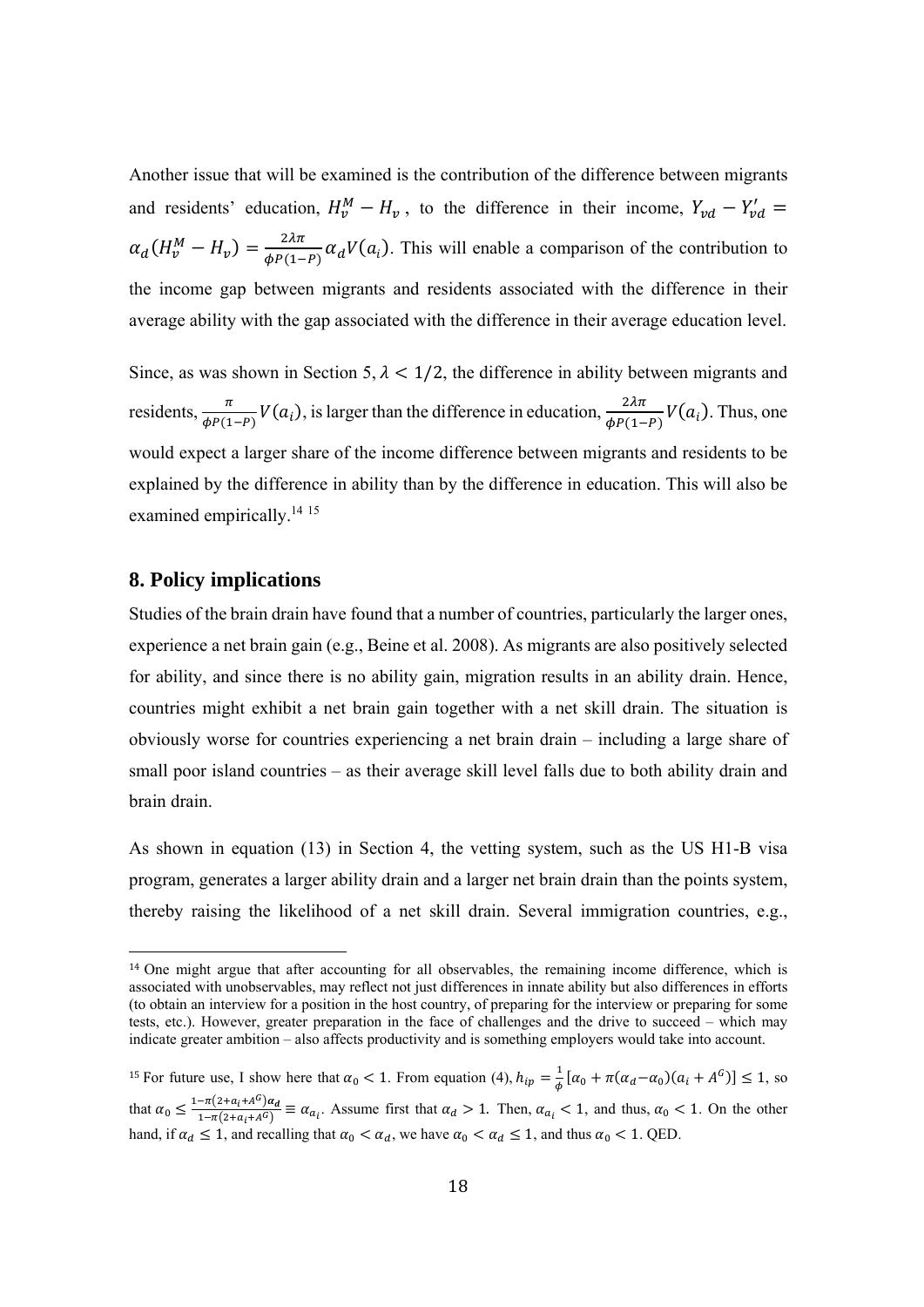Australia, New Zealand and Canada, have reformed their immigration policy from the old to a new points system that includes elements of the vetting system, thus raising the urgency of devising ways to minimize the skill drain.

Enforcement of the regulations is likely to be important. For instance, under the H1-B visa program, skilled immigrants can be hired for positions for which no Americans are available. However, as has been widely reported, a few large outsourcing firms have 'captured' a large share of the available visas, enabling some large corporations to replace US professionals with younger and cheaper immigrants.<sup>16</sup> This practice may raise the skill drain from developing source countries (without necessarily raising host countries' average level of human capital), and reducing it requires stricter enforcement of the rules of the H1- B visa program.

Second, host countries could provide H1-B visas or other skilled immigrant visas whose extension or conversion to permanent status would require applicants to make some contribution to their home country, such as imparting their acquired knowledge to home country individuals (whether by working there for some period of time, regular visits, teaching via the internet, or other), through some business relationship, or other.

Similarly, foreign students from developing countries often receive financial support from some public or private agency back home (e.g., government agency, private employer, university) or in the host country (e.g., university, foundation). Source and host countries should cooperate to ensure that foreign students who obtain their degree and apply for an immigrant visa spend some time in the source country (which is the case for foreign students who enter the US with a J visa) or help in some other way.

Finally, as was shown in Sections 5, consumption is lower for both residents and migrants than if they had known whether they would migrate or not  $-i.e.,$  whether the realized value of  $p_i$  is zero or one – when they decided how much to invest in education. Under perfect

 

<sup>&</sup>lt;sup>16</sup> A notable example is Southern California Edison, which replaced its IT employees with younger ones brought in through the H-1B program, with the original employees forced to train their replacements and sign nondisclosure agreements, and gag orders. Salaries fell from \$110,000 to \$70,000 a year on average (based on depositions in a Senate Judiciary Committee hearing spurred by complaints of the practice).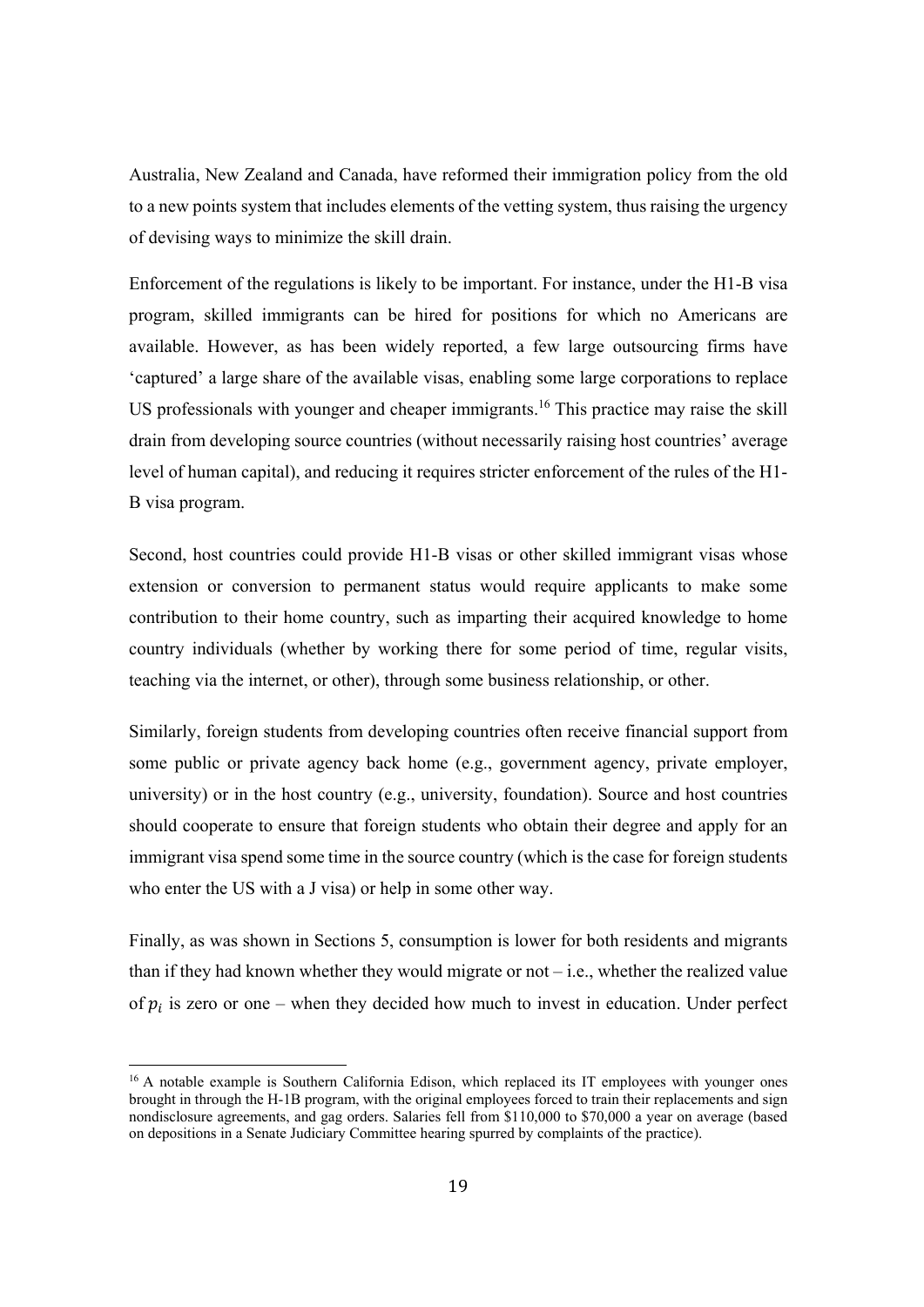foresight, residents would have invested less in education and migrants would have invested more, and both would have been better off, i.e., their consumption would have been higher. One question that may be worth examining is whether some home or host country policy or measure(s) might help reduce this uncertainty and its associated cost, narrowing the range of migration probability values, including obtaining a better understanding of the policy's actual (as opposed to announced) intent, including information on some individual characteristic that might help narrow the range of probability values.

#### **9. Conclusion**

The migration literature has examined the impact of migration on education in source and host countries (including selectivity, brain drain, brain gain, and other education-related issues) but has not done so for ability. This paper is an attempt to start filling this gap.

The analysis shows that:

- i) The points and vetting systems generate an ability drain (and no ability gain) for non-migrants, resulting in a smaller net change in skill than in education. Thus, countries that exhibit a net brain gain experience a net skill change that is negative or is positive but smaller than the net brain gain. On the other hand, the policies generate a net ability, education and skill gain.
- ii) These policies' impact (in absolute value) on migrants' and non-migrants' ability, education and skill, increases with inequality (as measured by the variance in ability), and the policies themselves also raise the variance of ability, education and skill.
- iii) The policies result in a decline (rise) in *actual* consumption for non-migrants (migrants) compared to that under a closed host economy (no immigration).
- iv) These effects are larger under the vetting than under the points system, with the effects of the *new* points system being smaller (greater) than those under the vetting (points) system.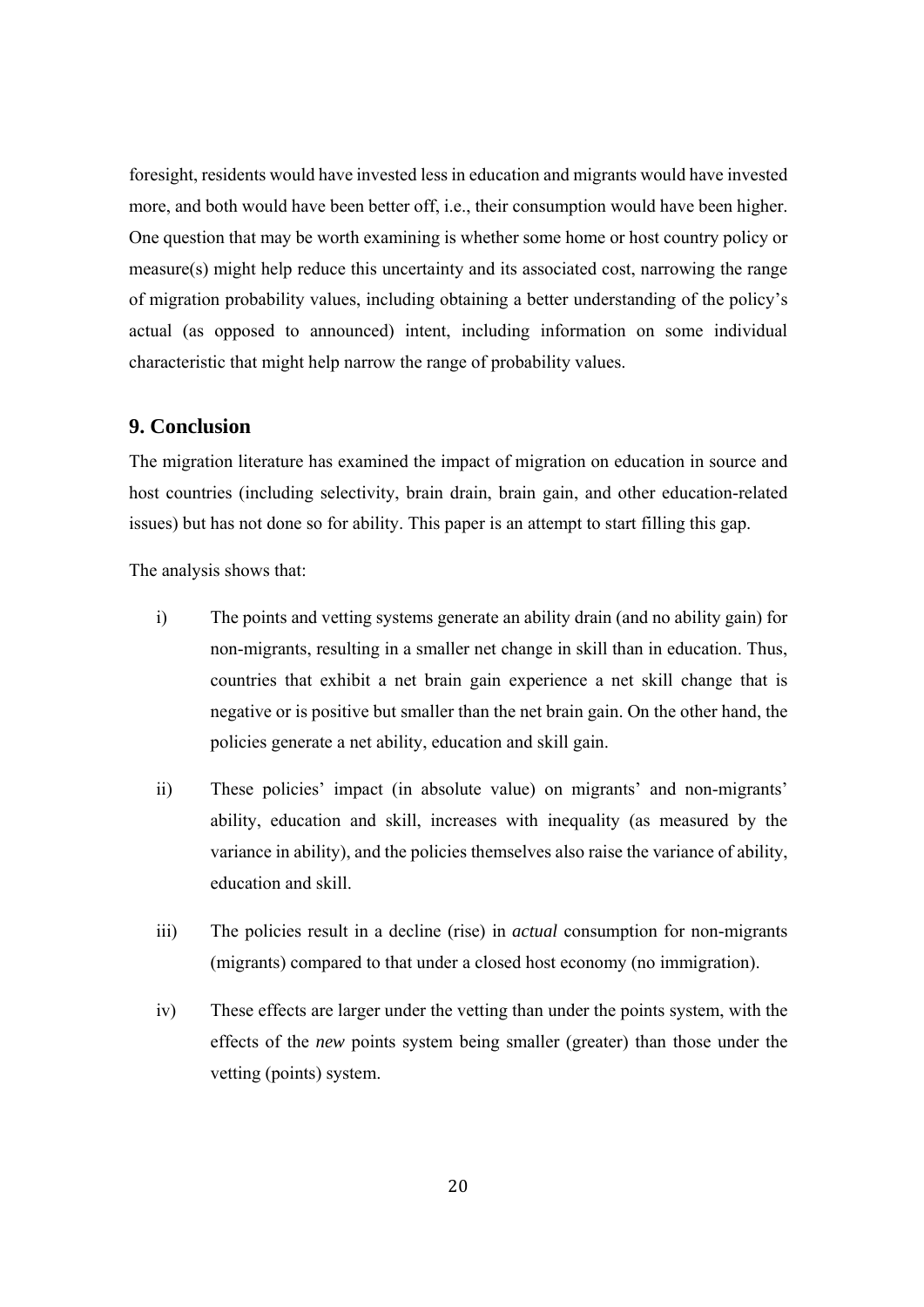v) Whereas education and skill inequality is greater under the vetting than under the points system, the opposite holds for consumption, with greater inequality under the points than under the vetting system.

The paper's findings suggest that analysis and policy should focus on education as well as ability, recognizing that productivity depends on both, and that further research that accounts for both ability and education, particularly empirical research, is warranted.